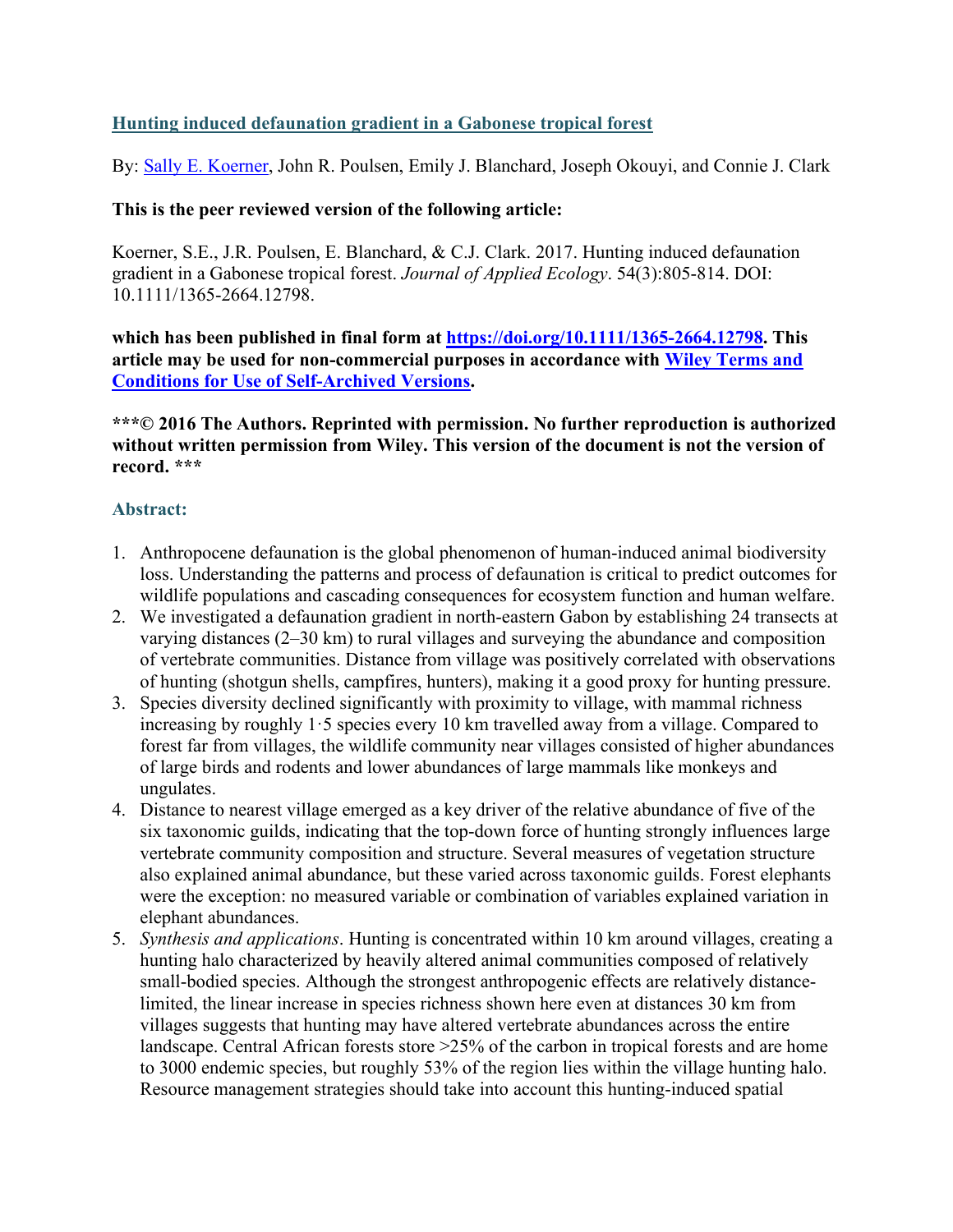variation in animal communities. Near villages, resource management should focus on sustainable community-led hunting programmes that provide long-term supplies of wild meat to rural people. Resource management far from villages should focus on law enforcement and promoting industry practices that maintain remote tracts of land to preserve ecosystem services like carbon storage and biodiversity.

**Keywords:** abundance | Anthropocene defaunation | biodiversity | birds | Central Africa | hunting intensity| | mammals | species richness | tropical forests

## **Article:**

## **Introduction**

Twenty‐eight per cent of the world's vertebrate species have declined in abundance over the last four decades, highlighting a pattern of Anthropocene defaunation that crosses both geographic and taxonomic boundaries (Collen *et al*. 2009; Dirzo *et al*. 2014). Overhunting is the major cause of defaunation in many parts of the world (Hoffmann *et al*. 2010), putting disproportionate pressure on large vertebrates – particularly mammals. The end result of overhunting is the loss of all vertebrate species (complete defaunation), creating a system analogous to an 'empty forest' (Redford 1992). Most forests, however, are not completely defaunated, instead lying somewhere along a gradient of vertebrate diversity and abundance. To understand the process of defaunation necessitates knowledge of how human activities progressively alter vertebrate community diversity and structure along a defaunation gradient (Galetti & Dirzo 2013).

People have harvested the diverse vertebrate community of Central African forests for millennia, depending on wild meat for protein and to improve their livelihoods (Wilkie & Carpenter 1999; Fa, Currie & Meeuwig 2003); however, recently human population growth, more efficient weapons and greater access to forests have yielded unprecedented rates of modern bushmeat hunting (Poulsen *et al*. 2009; Harrison 2011). Hunting alters the vertebrate community by selecting against prey species, resulting in some species 'losing' (decreasing in abundance) and others 'winning' (increasing in abundance) (Terborgh *et al*. 2008). Large‐bodied, tropical mammal species with low reproductive rates, such as primates, are particularly sensitive to hunting pressures and are often 'losers' in this process (Nasi *et al*. 2008). On the other hand, smaller-bodied sympatric species such as rodents are often 'winners' and can come to dominate communities with release from predation and competition for resources (Nunez-Iturri, Olsson & Howe 2008; Effiom *et al*. 2013). Changes in vertebrate community structure can alter interactions among vertebrate species (Peres 1990; Bodmer, Eisenberg & Redford 1997) and modify many of the drivers of tree community dynamics such as seed dispersal, seed predation and herbivory (Dirzo & Miranda 1990; Harrison *et al*. 2013; Poulsen, Clark & Palmer 2013).

Due to their relative remoteness, Central African forests have been largely spared from largescale defaunation compared to American, Asian and West African tropical forests. The era of relative isolation, however, is coming to an end as industry and agriculture – logging, palm oil, rubber – increasingly open human access to forests (Wich *et al*. 2014; Burton *et al*. 2016). Based on theory and previous studies, several *a priori* and mutually non‐exclusive predictions can be made about how defaunation will proceed in Central Africa. First, large ungulates and monkeys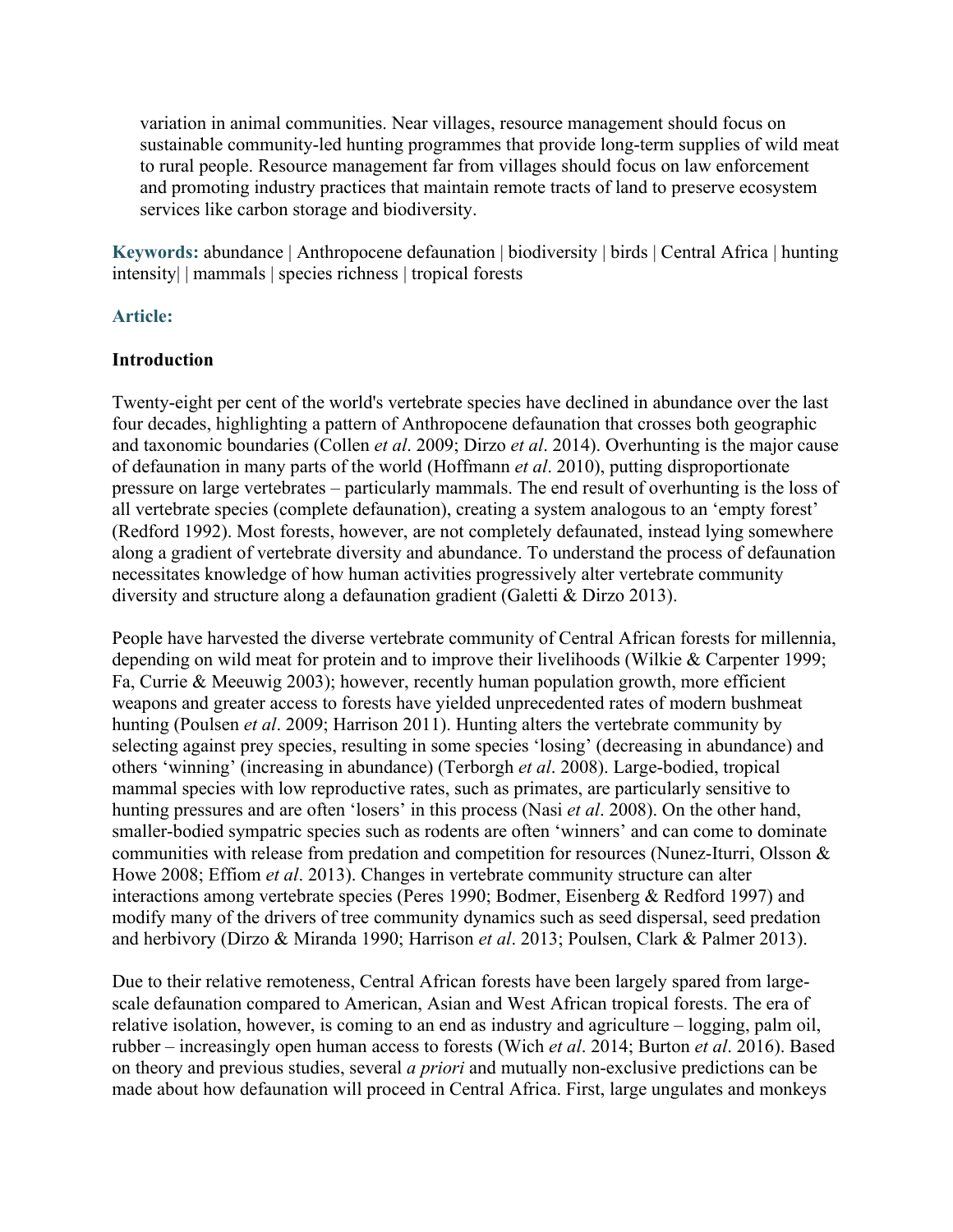should decline in abundance because they are the most commonly hunted forest animals (Fa & Brown 2009; Poulsen *et al*. 2009). As a result, smaller mammals and birds, released from resource competition for fruits and seeds, could increase in abundance even if occasionally hunted (Peres & Dolman 2000; Rosin & Swamy 2013). Secondly, spatial variation in hunting pressure due to factors like forest access and local human population should create a spatial gradient of vertebrate community diversity and abundance. Finally, the top‐down force of hunting should influence vertebrate community composition more strongly than bottom‐up forces like vegetation characteristics (Estes *et al*. 2011; Muhly *et al*. 2013).

We test these three predictions by quantifying the effects of hunting and vegetation characteristics on the composition (both individual species and taxonomic guilds) and structure of tropical forest mammals and large birds, hereafter referred to as large vertebrates, in north‐ eastern Gabon. To do so, we established 24 transects across a range of distances from villages (Fig. 1) and then systematically sampled the diurnal large vertebrate community over 13 months. We use distance from village as an indicator of hunting pressure, with hunting intensity declining with distance away from villages (Peres & Lake 2003). In this way, we examine the effects of hunting pressure on large vertebrate populations and identify large‐scale gradients in large vertebrate community composition and structure.



**Figure 1.** *(inset)* Location of the study area within Gabon. *(main map)* The 6018 km<sup>2</sup> study area in north-eastern Gabon is centred around the regional capital of Makokou and includes numerous small villages (36–891 people per village), the Ivindo National Park and several logging concessions. Line segments represent the wildlife transects, coloured according to their distance from the nearest village, a proxy for hunting pressure, with forests closer to villages subjected to higher hunting pressure than those farther from villages.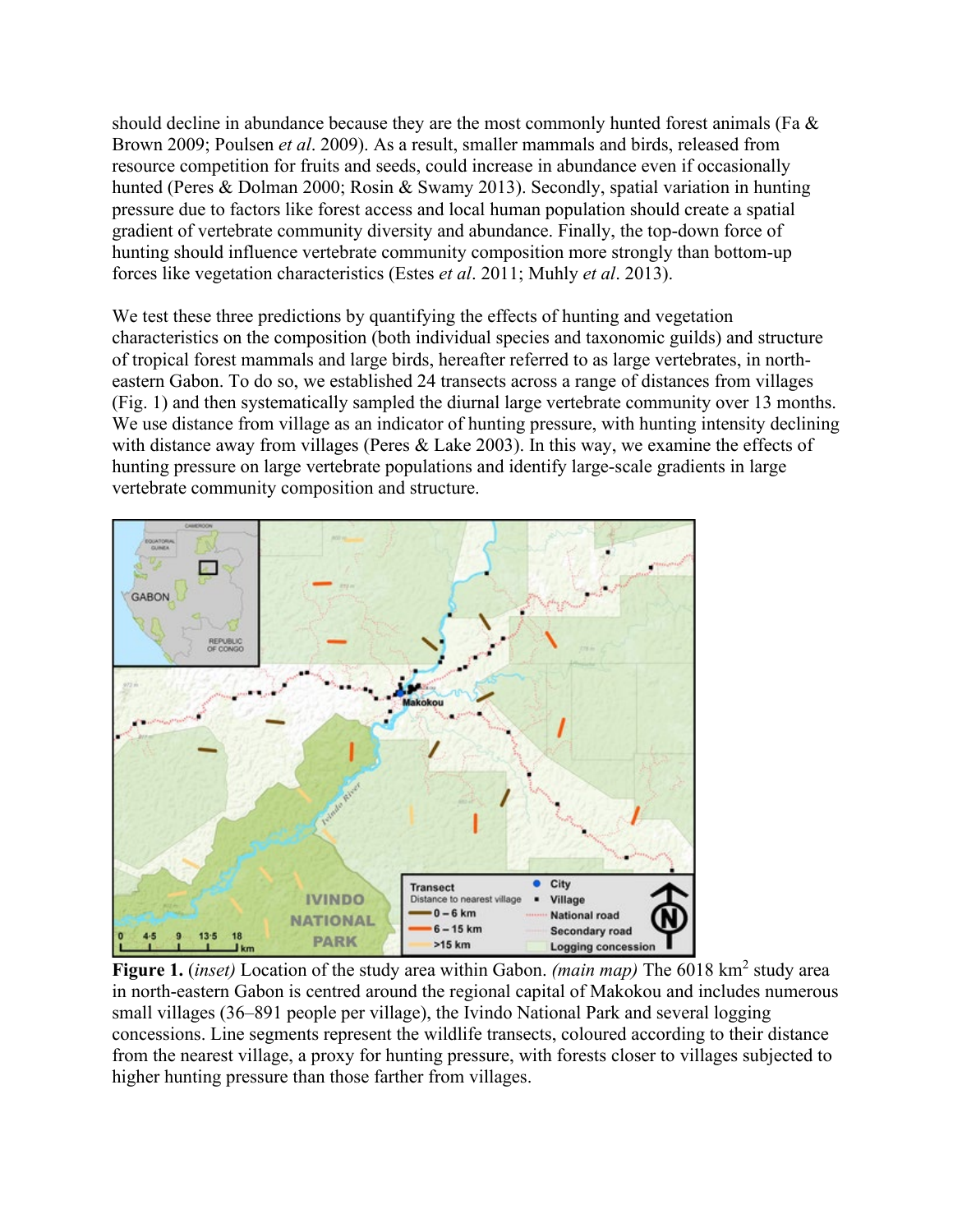## **Materials and methods**

## Study Area

We studied wildlife communities in the  $5800 \text{ km}^2$  area surrounding the regional capital of Makokou in the Ogooué‐Ivindo Province of north‐eastern Gabon (Fig. 1). The region experiences bimodal rainfall with two relatively dry (January–March & June–August) and two rainy seasons (September–December & April–May). Mean annual precipitation is approximately 1700 mm, and mean annual temperature is  $23.9$  °C. The study area includes approximately 60 small villages located along three main roads, two active logging concessions and the northern section of Ivindo National Park. This arrangement of villages, logging concessions and protected forest creates a gradient of human activity, allowing for the evaluation of the effects of hunting pressure on large vertebrate communities in the area.

## Experimental Design and Data Collection

J. Poulsen designed the study and data collection protocols, and field assistants collected the data. In October 2013, we established 24  $2 \cdot 5$ -km straight-line transects and surveyed them monthly from December 2013 to December 2014 for diurnal mammals (squirrel and larger mammals) and a suite of large bird species (a predetermined set of large frugivorous and insectivorous birds; Table S1, Supporting Information). Crews of 2–3 field assistants (or observers) walked the transects slowly ( $\sim$ 1 km h<sup>-1</sup>) and quietly in early morning, stopping every 50–100 m to listen for wildlife and every 200 m for 5 min to conduct point count surveys of large birds. In total, nine field assistants participated in data collection after receiving standard training in species identification and survey methods. Field crews were randomly assigned to transects, and each possible crew combination occurred so that there was no bias in the quality of data collection across time and space. Observers noted both direct (seen or heard) and indirect (dung or nests) observations of large vertebrates, measuring the perpendicular or radial distances from the centre of each observation to the transect line. For apes, monkeys and birds, they counted group size and recorded their confidence in the group size estimate. Observers considered groups of conspecific animals to be separate if they occurred more than 50 m apart. For indirect large vertebrate observations, they marked each observation with an individual number and recorded its age (fresh, recent, old, very old). In addition to observations of animals, they recorded all signs of human presence, including hunters, shotgun shells, wire snares and campfires.

To assess hunting pressure and environmental characteristics that might determine species abundance and distribution, we collected data on several transect characteristics. We calculated distance to the nearest village (km) as the distance from the mid‐point of each transect to the mid‐point of the nearest village (ESRI's arcmap 10.2 Near tool; Environmental Systems Research Institute, Redlands, CA, USA). The distance to the nearest village is an indicator of hunting pressure as it provides a measure of accessibility for people to the transect area. We censused households in the villages closest to our transects to obtain current estimates of village population size. Transects were categorized into broad land use categories: national park, logging concession or neither. Field crews also surveyed the vegetation along transects, recording all saplings and trees over 2 m in height in eight circular plots (5 m radius;  $78.5 \text{ m}^2$ ) at equally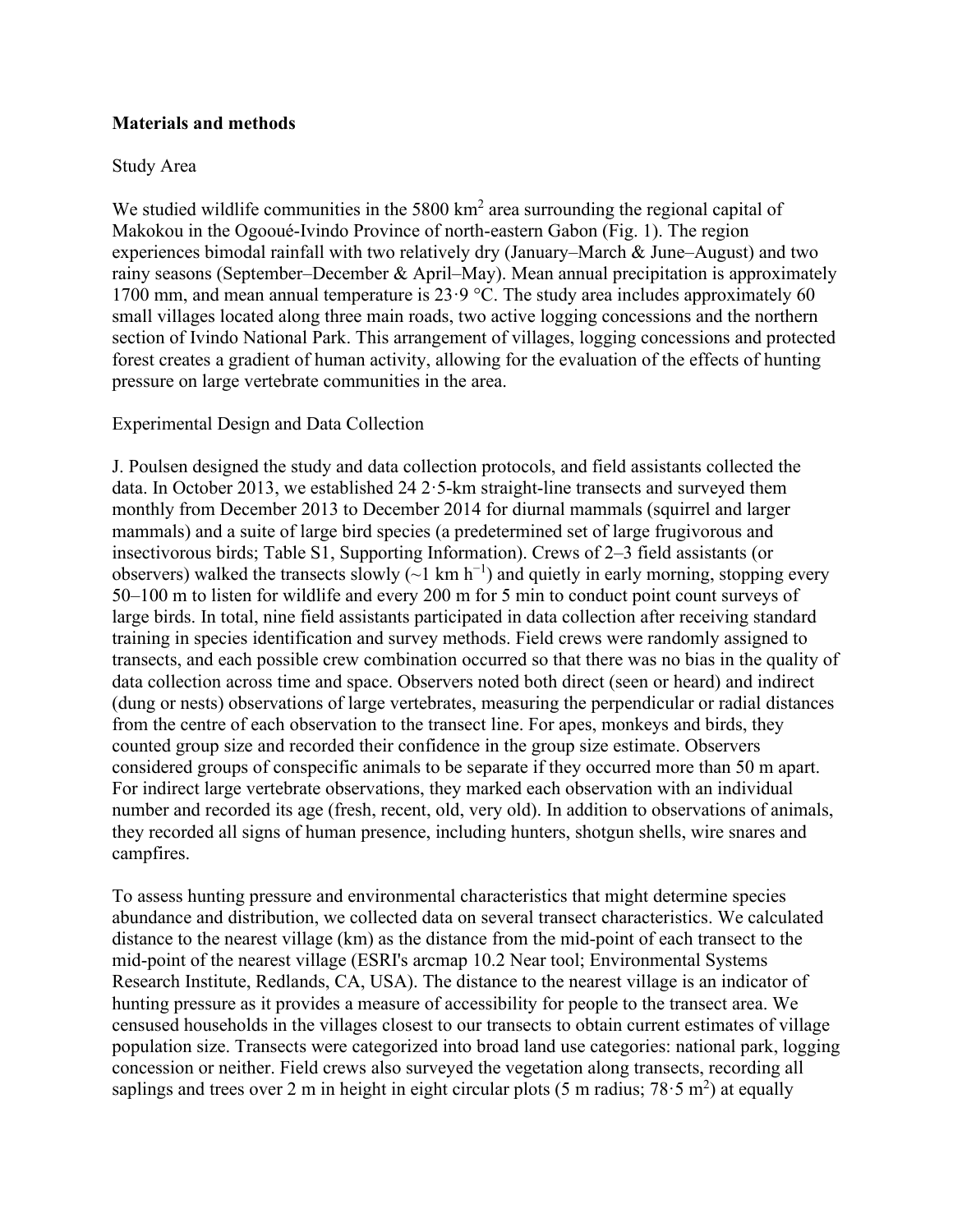spaced intervals along each transect. For each tree or liana, they recorded the species identity and diameter at breast height (DBH), from which we calculated the mean tree DBH of a plot. To determine understorey cover, we estimated the percentage of ground covered by undergrowth in each circular plot. To determine canopy cover, we estimated the percentage of sky blocked by the canopy in each circular plot. For both indices of cover, field assistants scored the percentage of cover, using the categories:  $1 = 0-25\%$ ,  $2 = 26-50\%$ ,  $3 = 51-75\%$  and  $4 = 76-100\%$ . We then averaged across the eight vegetation plots along a transect to derive a single value of tree richness (number of species), tree abundance (number of stems), mean tree DBH (cm), liana abundance (number of lianas), understorey cover and canopy cover for each transect.

#### Encounter Rates and Densities

To evaluate variation in species abundance across our study area, we calculated species encounter rate (observations  $km^{-1}$ ) and density (individuals  $km^{-2}$ ) for each transect. The encounter rate,  $E_i$  for species *i* is the number of observations,  $N_i$  for the species divided by the total distance, *L*, walked along a transect, *j*.

$$
E_{i,j} = \frac{N_{i,j}}{L_j}
$$

We estimated mammal densities (individuals  $km^{-2}$ ) for the entire study area for nine species using distance 6.2 (Thomas *et al*. 2010), which requires a minimum of 60–80 observations to accurately estimate density (Table S2). The number of observations for each species was not high enough to calculate an effective stripe width (ESW) for each transect; therefore, we calculated species‐specific ESWs for the study area and applied it to each transect (see Table S1 for species-level encounter rates near, intermediate and far from villages). Using a single ESW assumes no difference in detectability of animals across transects, which might not be the case if vegetation is denser along one transect than another. To test this assumption, we used linear regression to examine the relationships between vegetation characteristics and distance to the nearest village. Of six vegetation characteristics, only canopy cover increased significantly with distance away from village (Fig. S1), ranging from 75% to 100% over the distance gradient. Other factors, such as differences in animal behaviour across transects, could also influence detectability (e.g. if animals in hunted forest fled or hid, making them more difficult to observe). Thus, estimates of vertebrate densities should be treated with caution. Because we were only able to calculate animal densities for nine species, we use encounter rates, which do not incorporate the ESW, of all observed species for community‐level analyses of relative abundance.

#### Community Diversity and Composition

To assess whether the species composition of the large vertebrate community varies with environmental variables, we calculated the relative abundance of each species on each transect. The relative abundance, *p*, of species *i* for transect *j* is the encounter rate of the species divided by the sum of the encounter rates of all species on the transect.

$$
p_{i,j} = \frac{E_{i,j}}{\sum_{i=1}^{S} E_{i,j}}
$$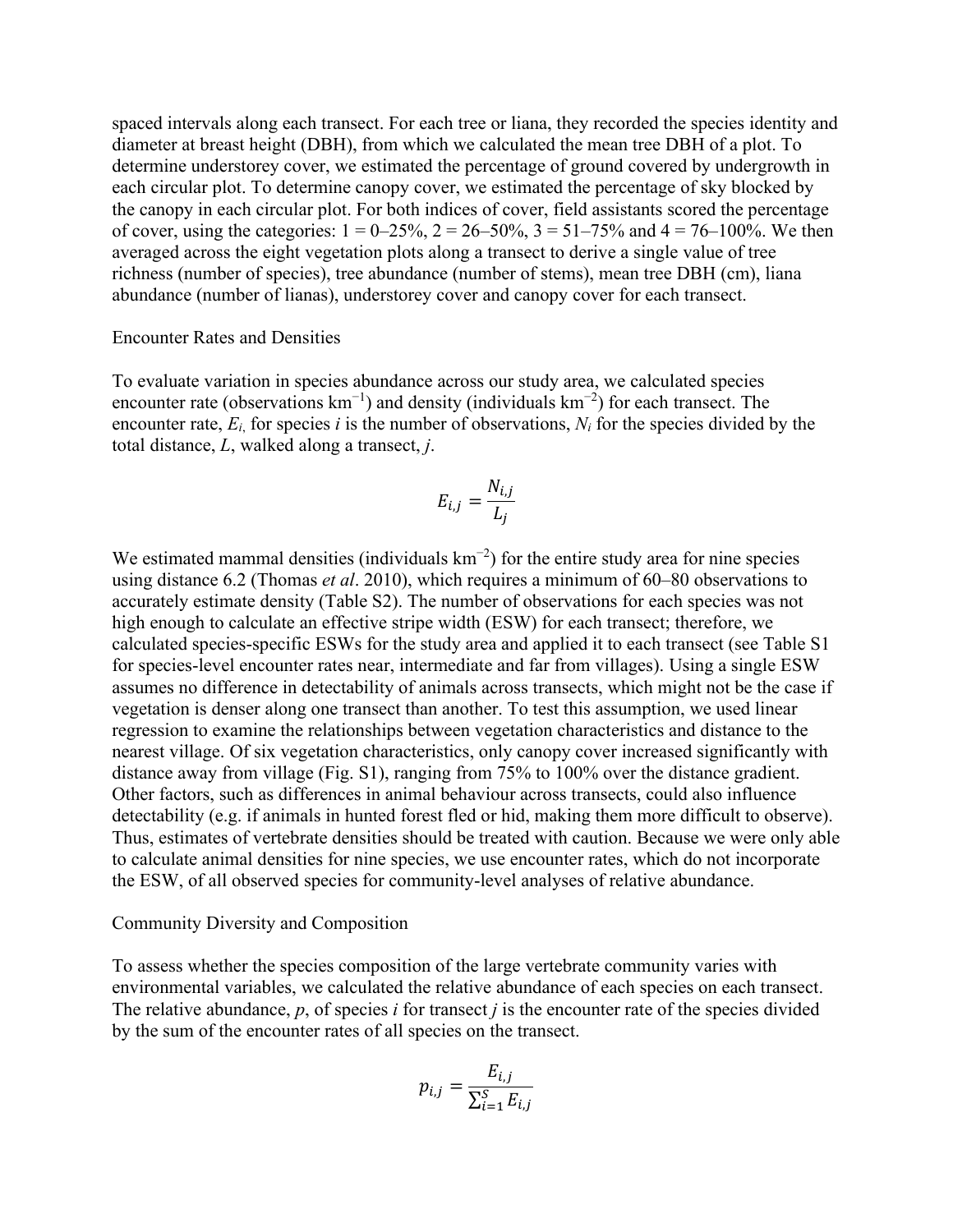where *S* is the total number of species encountered on transect *j*. We computed relative abundances for (i) the entire large vertebrate community, (ii) the mammal community, and (iii) the bird community, and then generated measures of species richness, *S*, evenness, *J'*, and Shannon–Weiner diversity, *H*', for each of the communities (Magurran 2004). We also computed relative abundances for seven taxonomic guilds – ape, bird, carnivore, elephant, monkey, rodent and ungulate.

#### Statistical Analyses

To evaluate whether distance from village is an effective indicator of hunting pressure, we first tested whether signs of human presence were positively related to distance from village using linear regression. We then examined the effects of hunting on individual species, the large vertebrate community and taxonomic guilds. In doing so, we evaluate how hunting affects (i) species encounter rates, (ii) community richness, evenness, diversity and composition, and (iii) the relative abundances of the six taxonomic guilds (except carnivores for which there were only two observations).

We used linear regression to examine the relationships between the response variables, species encounter rates, *S*, *J*' and *H*', and distance from village, which is a measure of hunting pressure. In addition, we employed NMDS based on the Bray–Curtis dissimilarity matrix to visualize the differences in community composition in multidimensional space for the entire measured large vertebrate community, the mammal community and the large bird community. Then, we examined the relationships between NMDS Axis 1 and distance from nearest village with linear regression. Additionally, we employed NMDS based on Sorenson's similarity index and presence/absence data to determine whether differences in multidimensional space were driven by species turnover or changes in species abundance.

At the taxonomic guild level, we employed two types of analyses. First, we used linear regression to determine how the relative abundance of each separate taxonomic guild changes with distance from village, again using NMDS based on Bray–Curtis dissimilarity matrix to visualize differences in the taxonomic guild community composition in multidimensional space. Secondly, to examine the relative importance of vegetation characteristics, distance to nearest village and size of nearest village to the relative abundance of taxonomic guilds, we took an information theoretic approach and implemented model averaging using the MuMIN package (Grueber *et al*. 2011; Bartoń 2016). Model averaging calculates multiple regression models for all possible combinations of variables and then ranks these models from best to worst according to their AIC score. We considered all models with ΔAICc <4 as equally informative and determined the importance of the explanatory variables for each response variable by calculating their frequency of occurrence in these models. Thirdly, we employed bivariate linear regression to visualize the effects of vegetation characteristics on the relative abundance of each taxonomic guild (shown in Table S3). To allow for nonlinearity, we also used general additive models (GAMs) to fit the above bivariate regressions. In all cases but one, linear regressions fit equally well or better, and therefore we only report the results of linear models. Unless otherwise specified above, all statistical analyses were conducted in r v3.1.2 (R Core Team, Vienna, Austria).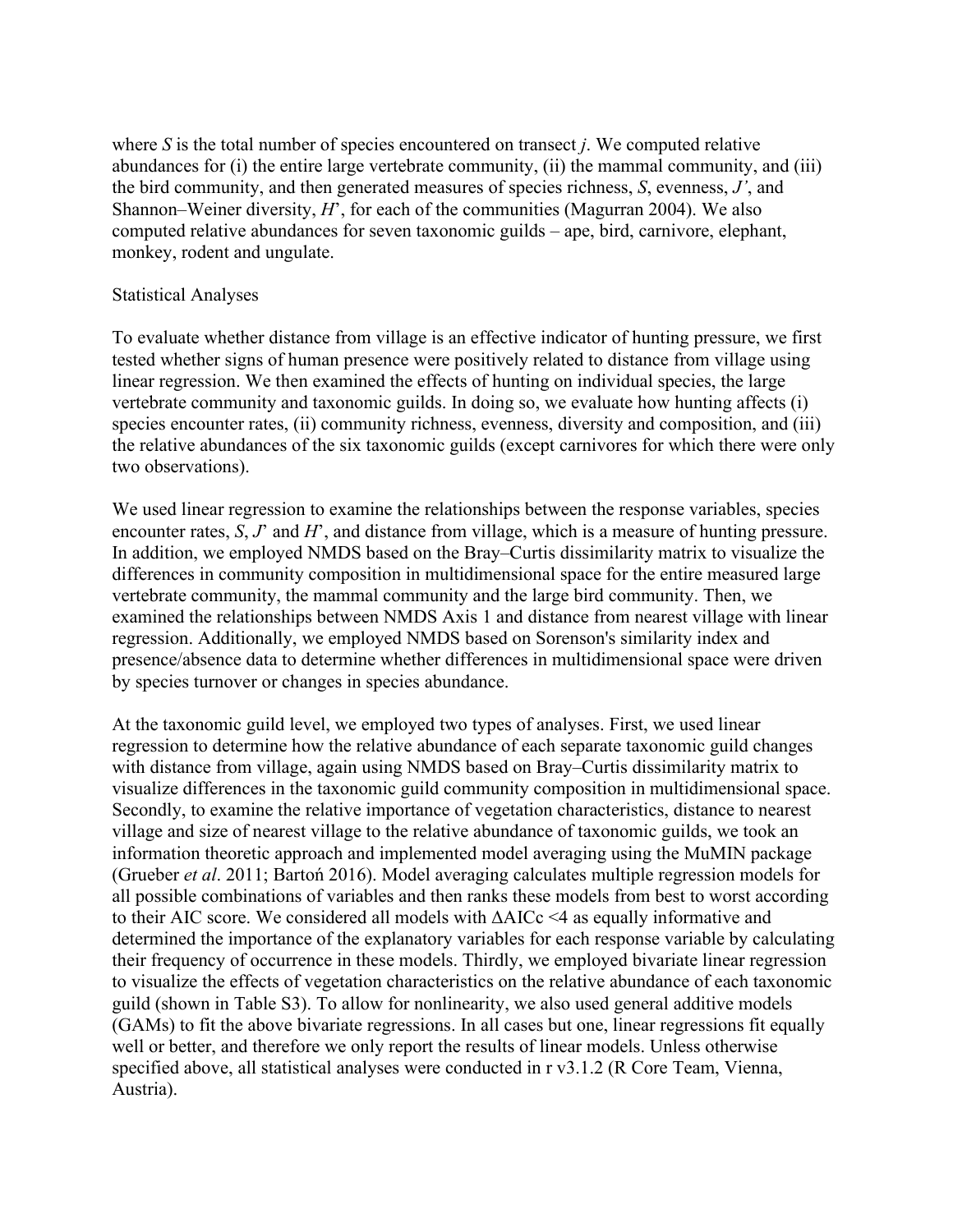#### **Results**

Species Encounter Rates and Densities

The encounter rate of human signs decreased significantly with distance from the nearest village  $(F_{1,22} = 9.57; P = 0.005; R^2 = 0.303)$ , suggesting that distance to village is a good indicator of hunting pressure (Fig. S2) as other studies have shown (Peres & Lake 2003). We recorded 7041 direct observations of 41 species of diurnal mammals and large birds in 607 km of transects  $(N = 245$  passages along transects, mean =  $25.3$  km per transect). Treating distance from village continuously, the encounter rates of three species decreased significantly and eight species increased significantly with distance from the nearest village (Table S1). In general, the encounter rates of bird and rodent species decreased with distance from village, while those of monkey, ape and ungulate species increased with distance from village. Species densities for the nine mammals showed similar trends to encounter rates (Table S2).



Distance to nearest village (km)

**Figure 2.** Species richness of the (a) mammal and (b) bird communities in the Ivindo landscape in relation to distance from the nearest village. Distance to the nearest village is an indicator of hunting pressure, as encounter rates of human sign decrease with distance from villages. We fitted several models to species richness, expecting richness to saturate at some distance from the nearest village (Fig. S3); however, in all cases the linear model fit best. Shading around regression lines represents 95% confidence intervals.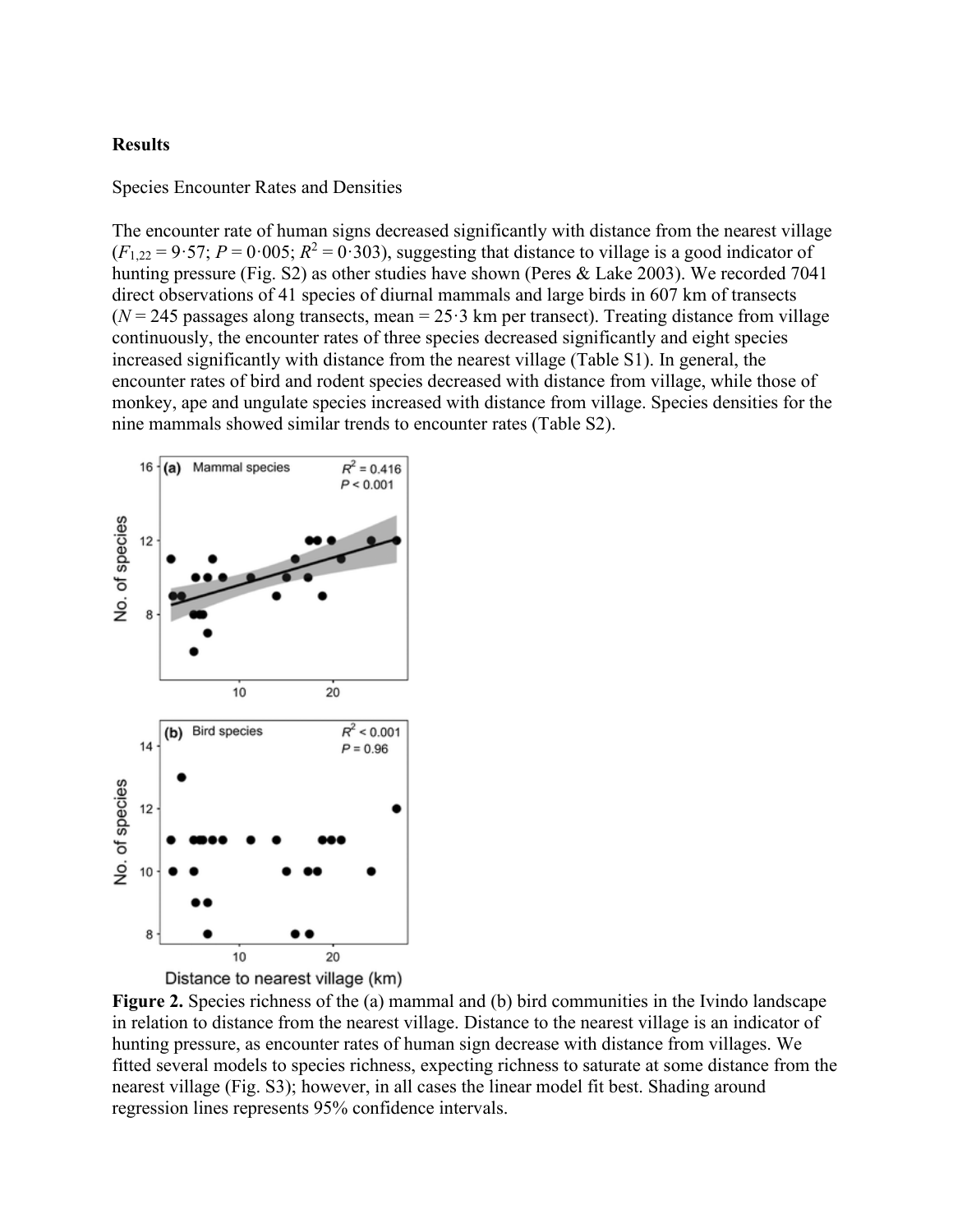#### Community Diversity and Composition

Species richness of the mammal community increased significantly with distance from village  $(F_{1,22} = 15.67)$ , while bird species richness  $(F_{1,22} = 0.003)$  did not vary significantly (Fig. 2). Approximately  $1.5$  species of mammal (or a 15% increase in richness) were gained with every 10 km from the nearest village. We expected species richness to saturate at some distance within 30 km from the nearest village, but a linear model fit the data better than nonlinear, saturating models (Fig. S3). Mammal and large bird diversity did not vary significantly with distance from village, whereas evenness of the mammal community decreased with proximity to nearest village (Fig. S4). Additionally, the composition of the large vertebrate, mammal and bird communities all varied significantly with distance from village in nonparametric multidimensional space (Fig. 3a–c; see Fig. S5a–c); these differences were due to changes in the abundances of species, not species turnover as the identity of the species in these communities did not vary with distance from village in multidimensional space (presence/absence NMDS; data not shown).



**Figure 3.** Non-metric multidimensional scaling (NMDS) plots of the large vertebrate communities in the Ivindo landscape with distance from village represented by colours  $(\text{red} = \text{near to villages}; \text{light yellow} = \text{far from villages}).$  (a) Mammals, (b) birds and (c) all species (bird + mammal) ordinations incorporate relative abundance of species data, while the (d) taxonomic guild ordination uses the relative abundances of all species grouped in seven taxonomic guilds (birds, apes, monkeys, carnivores, elephants, ungulates, rodents). Stress levels for the NMDS were  $0.19, 0.12, 0.16$  and  $0.04$  for mammals, birds, all species and taxonomic guilds, respectively. Note that Axis 1 in all four ordinations is strongly correlated with distance to nearest village (see Fig. S5 for linear regressions of NMDS Axis 1 and distance to nearest village).

The composition of the vertebrate community at the taxonomic guild level also differed significantly with distance from nearest village in nonparametric multidimensional space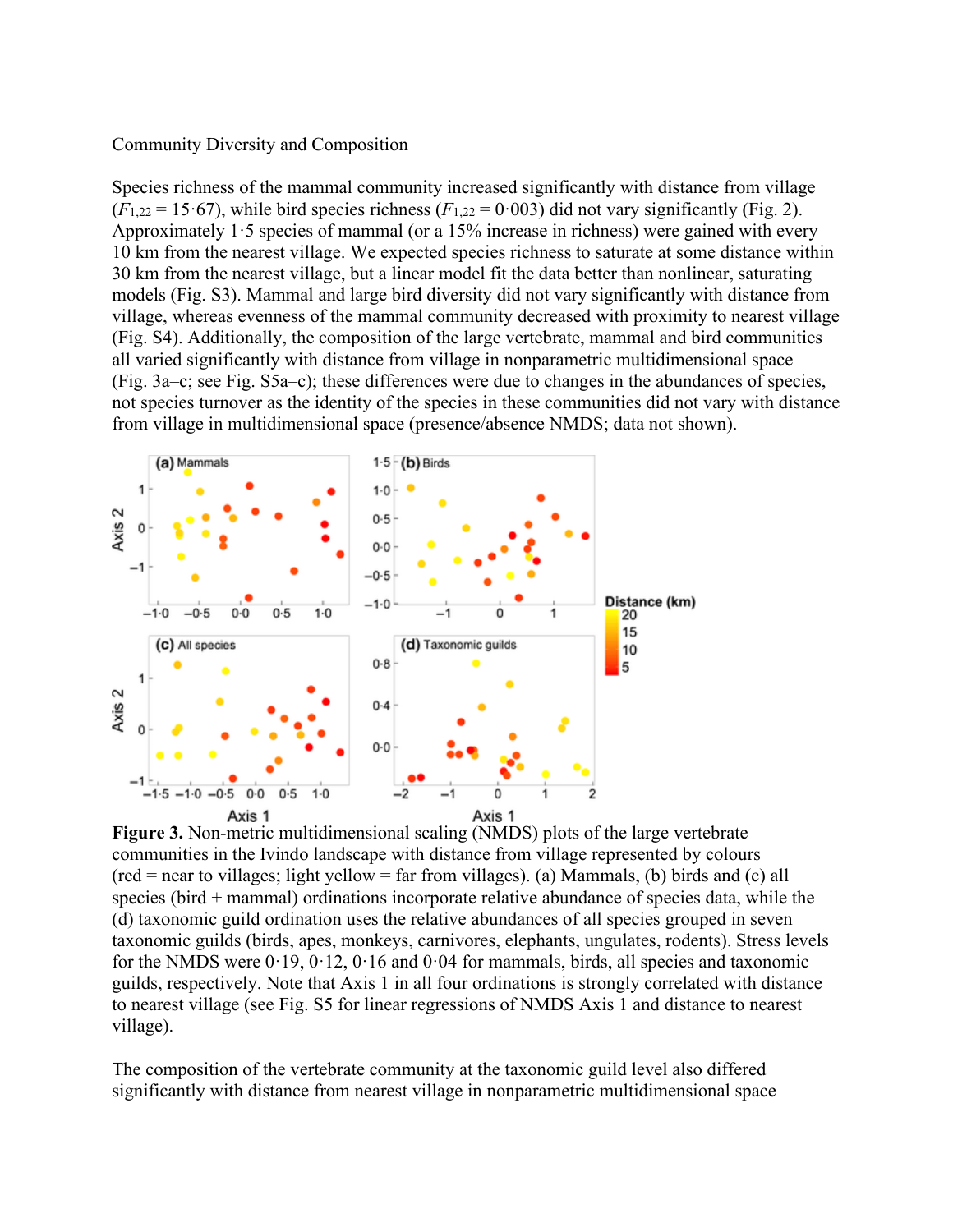(Fig. 3d, Fig. S5d). Similarly, the relative abundance of monkeys  $(+10.1\%$  per 10 km), apes  $(+2.3\%$  per 10 km) and ungulates  $(+3.6\%$  per 10 km) increased with distance from village, while birds (−15·3% per 10 km) and rodents (−1% per 10 km) decreased (Fig. 4, Table S3).



**Figure 4.** The relative abundance of taxonomic guilds with distance from the nearest village in the Ivindo landscape. Distance to the nearest village is a proxy for hunting pressure, with hunting intensity decreasing with increasing distance from villages. Note that (a) birds  $(F_{1,22} = 29.74)$ and (f) rodents  $(F_{1,22} = 4.98)$  are significantly more common in the vertebrate communities close to villages, whereas (b) monkeys  $(F_{1,22} = 12.09)$ , (c) apes  $(F_{1,22} = 9.68)$  and (e) ungulates  $(F_{1,22} = 12.77)$  are significantly more common farther from villages. (d) Elephants show no significant response to distance to nearest village  $(F_{1,22} = 1.20, P = 0.28)$ . Shading around regression lines represents 95% confidence intervals.

| <b>Table 1.</b> Akaike importance weights for model parameters predicting the relative abundance of |
|-----------------------------------------------------------------------------------------------------|
| six taxonomic guilds. We considered all models within 4 AICc of the best-fitting model (with the    |
| lowest AICc) as equally informative and determined the importance of the explanatory variables      |
| by calculating their frequency of occurrence in these models. Importance weights range from 0       |
| (parameter with no explanatory weight) to 1 (parameter in all top models)                           |

|                          | Importance weights (N containing models) |                |          |                 |                  |                |  |  |  |
|--------------------------|------------------------------------------|----------------|----------|-----------------|------------------|----------------|--|--|--|
| <b>Model parameter</b>   | <b>Birds</b>                             | <b>Monkeys</b> | Apes     | <b>Elephant</b> | <b>Ungulates</b> | <b>Rodents</b> |  |  |  |
| Dist. to nearest village | 1.00(8)                                  | 1.00(6)        | 1.00(14) | 0.21(8)         | 1.00(8)          | 0.77(18)       |  |  |  |
| Size of nearest village  | 0.83(6)                                  | 1.00(6)        | 0.08(2)  | 0.32(12)        | 0.13(8)          | 0.36(10)       |  |  |  |
| No. of tree species      | 1.00(8)                                  | 1.00(6)        | 0.11(2)  | 0.34(13)        | 0.71(7)          | 0.07(3)        |  |  |  |
| No. of tree stems        | 0.07(1)                                  | 0.08(1)        | 0.10(2)  | 0.11(5)         | 0.11(2)          | 0.05(2)        |  |  |  |
| Tree DBH                 | 0.19(2)                                  | 0.10(1)        | 0.13(2)  | 0.11(5)         | 0.00(0)          | 0.34(9)        |  |  |  |
| No. of lianas            | 0.10(1)                                  | 0.07(1)        | 0.11(2)  | 0.48(16)        | 0.18(2)          | 0.08(3)        |  |  |  |
| Understorey cover        | 0.07(1)                                  | 0.12(1)        | 0.59(7)  | 0.07(4)         | 1.00(1)          | 0.22(6)        |  |  |  |
| Canopy cover             | 0.08(1)                                  | 0.22(1)        | 0.09(2)  | 0.08(5)         | 0.74(6)          | 0.07(3)        |  |  |  |
| Land use                 | 0.00(0)                                  | 0.00(0)        | 0.00(0)  | 0.00(0)         | 0.00(0)          | 0.00(0)        |  |  |  |

Model averaging identified distance to village as the most important or one of the most important drivers of relative abundance for all taxonomic guilds except elephants (Table 1; Tables S4 and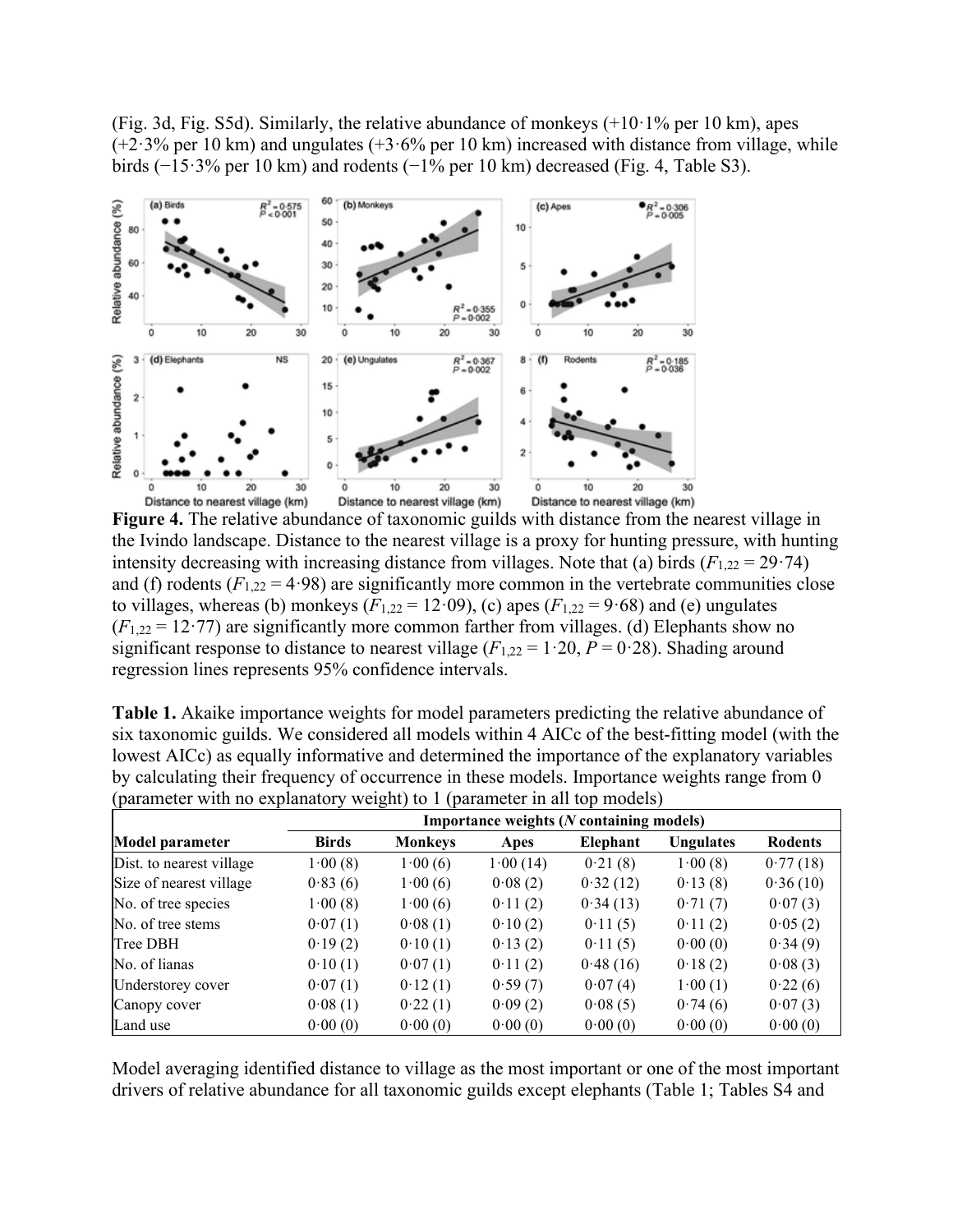S5). Bird relative abundance decreased with distance from nearest village and with increasing tree species richness; whereas monkey relative abundance showed the opposite pattern, increasing with distance from village and tree species richness (Table S5). Monkey relative abundance also decreased with increasing village size. Relative abundances of apes and rodents were primarily driven by distance from nearest village, with ape abundance being higher far from villages and rodent abundance being higher near villages. Relative abundances of ungulates increased with both distance from nearest village and understorey cover. None of the models or parameters strongly explained variation in elephant relative abundances across the landscape (Table S5).

## **Discussion**

Our study highlights the landscape‐level effects of small‐scale hunting on the distribution and abundance of tropical vertebrate species and demonstrates the existence of a strong defaunation gradient in the forests of north‐eastern Gabon. Hunting intensity, as measured by the number of human signs along transects, decreases significantly with distance from villages, resulting in a spatial gradient in animal species diversity, relative abundance and community composition. Following our predictions, the relative abundance of large prey species like primates and ungulates decreased significantly with proximity to villages, while the relative abundance of smaller species like rodents and birds increased near villages. The village halo, the roughly 10 km radius around villages where most hunting and human activities take place (Fig. S2), had highly degraded animal communities dominated by large birds and with high abundances of rodents. Importantly, while the relative abundance of birds increases near villages, the species composition of the bird community near villages is different than the bird community found far from villages; thus, hunting is beneficial for some bird species and detrimental for others.

Our study shows that vertebrate communities can change continuously along a gradient of hunting pressure, underscoring the idea that defaunation is a process, not a dichotomous state. Although many studies examine the effects of hunting using a binary (hunted vs. non-hunted; e.g. Reyna‐Hurtado & Tanner 2007) or categorical approach (high, medium, low pressure; e.g. Thiollay 2005; Laurance *et al*. 2006), a gradient approach enables the quantification of the vertebrate community response over all possible levels of hunting or other land use activities. In our study, we identify distances at which hunting has the strongest effect. In future studies, distance could be replaced with hunting intensity to identify acceptable thresholds of offtake to maintain game resources or conserve species.

The gradient of defaunation observed in northern Gabon may eventually result in a gradient in tree community composition, biodiversity and ecosystem responses through changes to underlying ecological processes (Poulsen, Clark & Palmer 2013). For example, monkeys and apes are seed dispersers of medium‐ and large‐seeded tree species, and their relative abundances decreased by 40% and 84% over the 30 km gradient from nearly pristine forest to human‐ dominated forest. Rodents, on the other hand, are seed predators, and their relative abundance increased by 70%. The reduction of dispersal services and increase in seed predation could impede plant recruitment of primate‐dispersed species, opening space for different plant species (Poulsen *et al*. 2002; Brodie *et al*. 2009). Under conditions of persistent hunting, this process could decrease the abundance of large‐seeded, mammal‐dispersed plant species common in the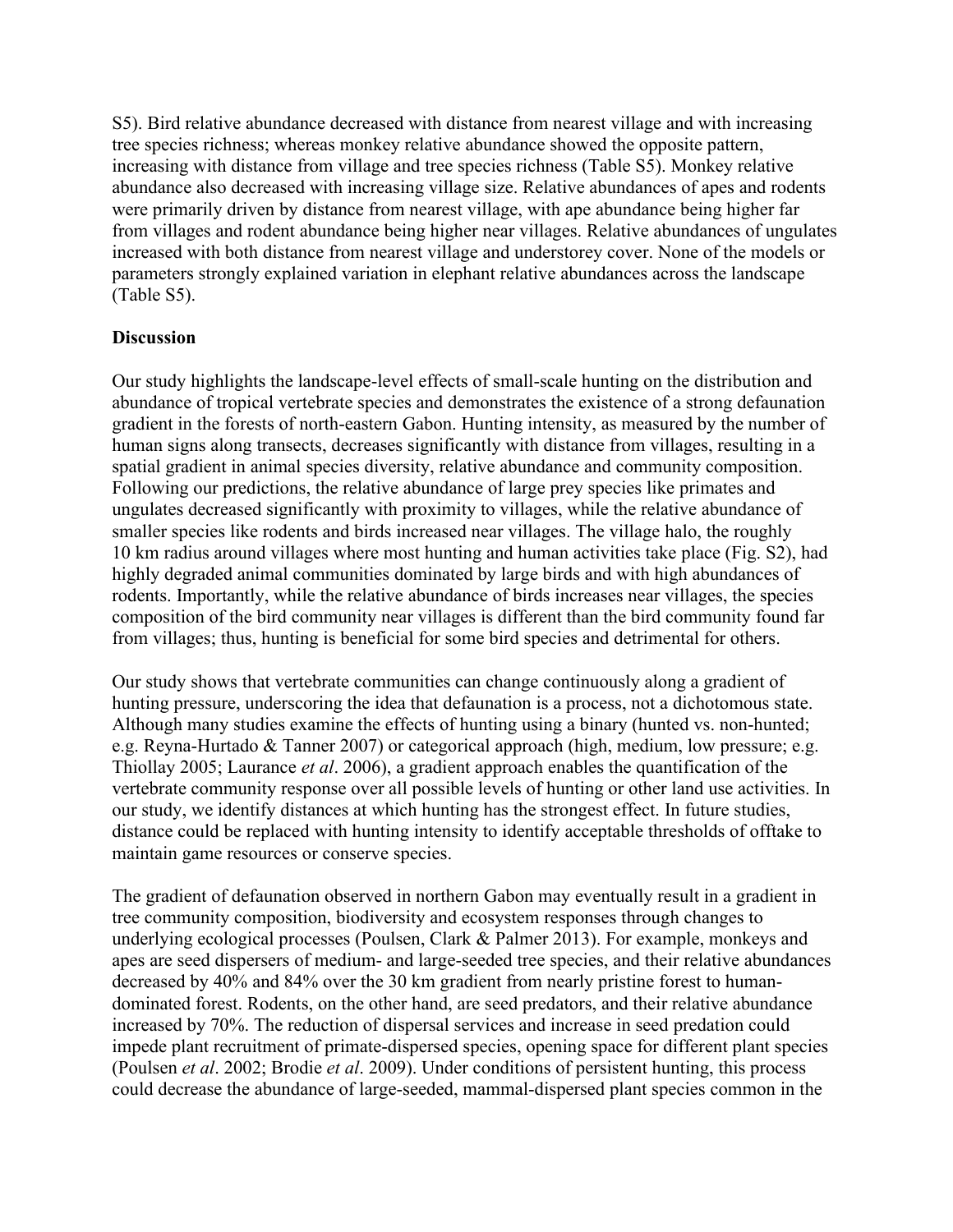Ivindo landscape (Effiom *et al*. 2014) and increase the abundance of non‐mammal‐dispersed tree species (Terborgh *et al*. 2008). As a consequence, the relative abundance of large fruiting trees, which are food sources for both animal and human populations, could be reduced across the landscape.

In north-eastern Gabon, top-down forces of hunting seem to drive the relative abundance of all taxonomic guilds except elephants and influence mammal richness and community composition. Many vegetation characteristics, such as tree community richness or understorey density, have been shown to be important in habitat selection for different species (e.g. Feng & Zhang 2005; Abu Baker & Brown 2014; Carvalho *et al*. 2015). In our study, vertebrate abundances were occasionally related to our measured vegetation characteristics, but no single characteristic was important across taxonomic guilds and their effect sizes tended to be lower than those of distance from village. Therefore, distance from village is likely the primary driver of large vertebrate animal communities as nearly every aspect (relative abundance, richness, composition) of the community responded to this gradient. Hunting remains overwhelmingly the greatest conservation threat to Afrotropical forest wildlife (Harrison 2011; Poulsen, Clark & Bolker 2011).

Unlike other taxonomic groups, the abundance and distribution of forest elephants were not related to distance to nearest village (see also Poulsen, Clark & Bolker 2011). Forest elephants range far and use large areas  $(2.5-21.6 \text{ km}^2 \text{ core}$  use areas; Schuttler, Blake & Eggert 2012), and therefore variation in elephant abundance may be better captured over larger scales than our transect design. Alternatively, forest elephants may not avoid villages. Crop raiding by forest elephants suggests they are attracted towards villages for food. At the same time, Gabonese law protects forest elephants from hunting; therefore, they are less likely to be hunted near villages for subsistence (where law enforcement is more conspicuous) and more likely to be poached for ivory in remote areas (Maisels *et al*. 2013). Thus, the combination of the high mobility of elephants and different types of threats to their populations likely create different patterns of elephant abundance and distribution relative to other taxa.

In the Ivindo landscape, heavy hunting is largely centred around villages. The clustering of most villages along roads and rivers may buffer remote forest from the effects of small-scale hunting. We expected that species richness would asymptote at some distance from the nearest village. Instead, species richness increased linearly with distance. We hypothesize that light levels of hunting may occur everywhere across our study area, affecting species relative abundances and composition into the national park. While increasing species richness across the 30‐km distance gradient could be due to beta diversity, this is unlikely because the transects were all located in *terra firma* forest (not swamps or savannas) and historical records suggest that animal densities have declined over time. Encounter rates of game species within Ivindo National Park have decreased since 2002 (blue duiker: 8·05 individuals km<sup>-1</sup> to 4·24 individuals km<sup>-1</sup>; whitenoised guenon: 56·43 individuals km<sup>−</sup><sup>1</sup> to 21·20 individuals km<sup>−</sup><sup>1</sup> (Okouyi *et al*. 2002)). Therefore, even though most hunting is centred near villages, commercial hunters or fisherman hunting from camps along the Ivindo River could reduce animal populations over the entire landscape.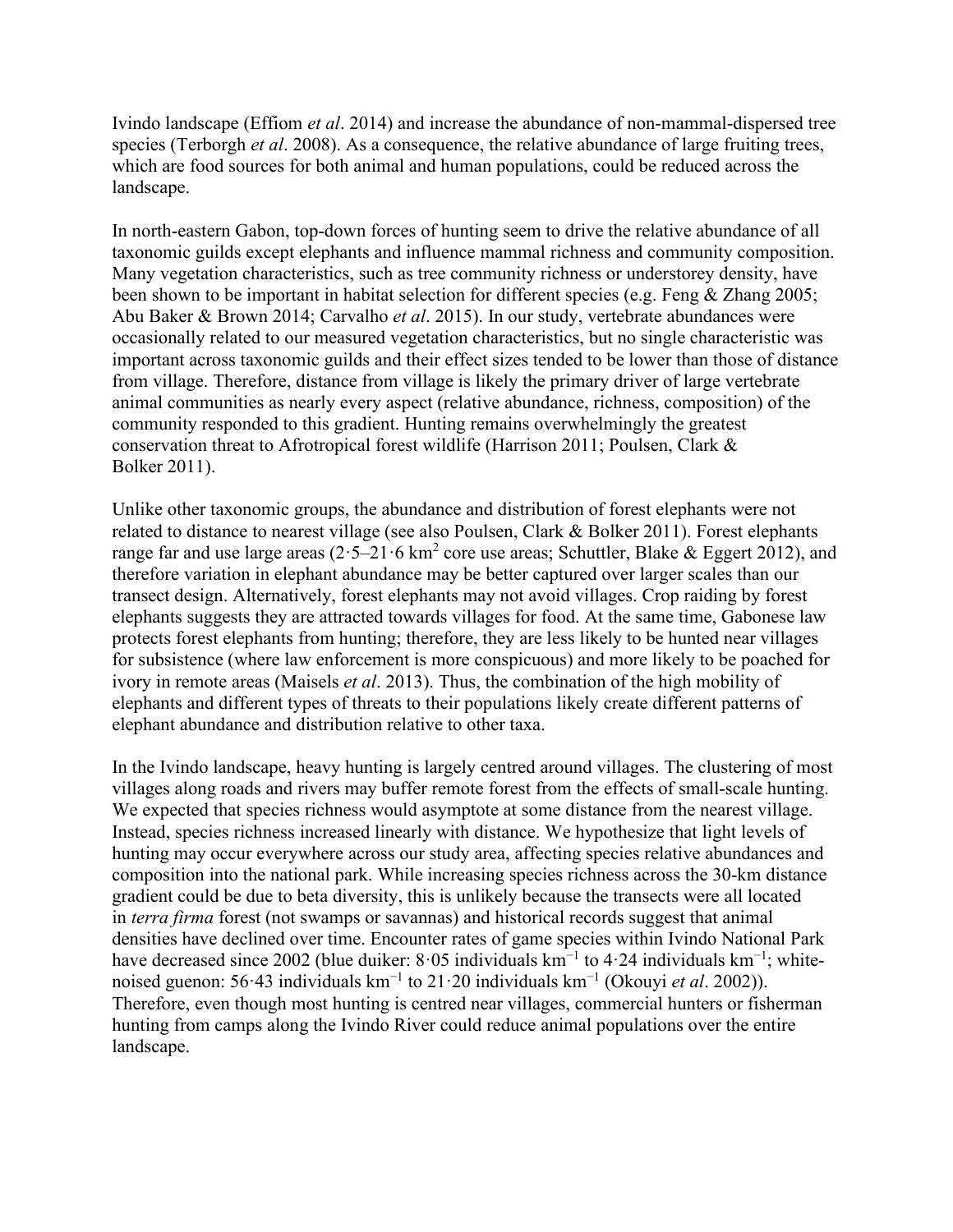Our findings indicate that the effects of hunting decrease with distance from rural communities. Assuming a hunting halo around villages of 10 km (the point at which human sign dropped; Fig. S2), over 50% of the study area is composed of heavily altered vertebrate communities  $(15 \text{ km} \text{ radius} = 69\% \text{ of study area})$ . Alarmingly, 53% of Central Africa, where subsistence hunting is an important component of household economies (Wilkie & Carpenter 1999), lies within 10 km of a village and therefore is potentially home to heavily altered vertebrate communities (Fig. 5; see Fig. S6 for calculations based on several different sizes of the hunting halo).



**Figure 5.** Area within the hunting halo (10 km radius) around each village for Central Africa. Fifty-three per cent of the total area of the region (including six Central African countries) lies within the hunting halo (2 $\cdot$ 2 million km<sup>2</sup>). See Fig. S6 for a sensitivity analysis demonstrating variation in the total area affected with the size of the hunting halo. Data on village locations are taken from national population censuses between 2010 and 2013.

Tropical forests are globally important for the ecosystem services they provide, including carbon storage, biodiversity conservation and the provision of resources like wild meat to rural people. Because the maintenance of different ecosystem services can sometimes be at odds with each other (e.g. conservation of biology and provision of wild meat), environmental management strategies must be adapted to the objectives of any site. Given the enormous impact that small‐ scale, village‐based hunting is likely to have on wildlife communities region‐wide, wildlife management strategies should account for the spatial gradients in anthropogenic pressure and species abundances. Near villages, management efforts should focus on limiting the growth of the village halo and maintaining ecologically functioning forests. By managing hunting, ecological processes could be preserved (even if not at their original levels) to facilitate forest regeneration. But the principal goal should be maintaining game populations for local people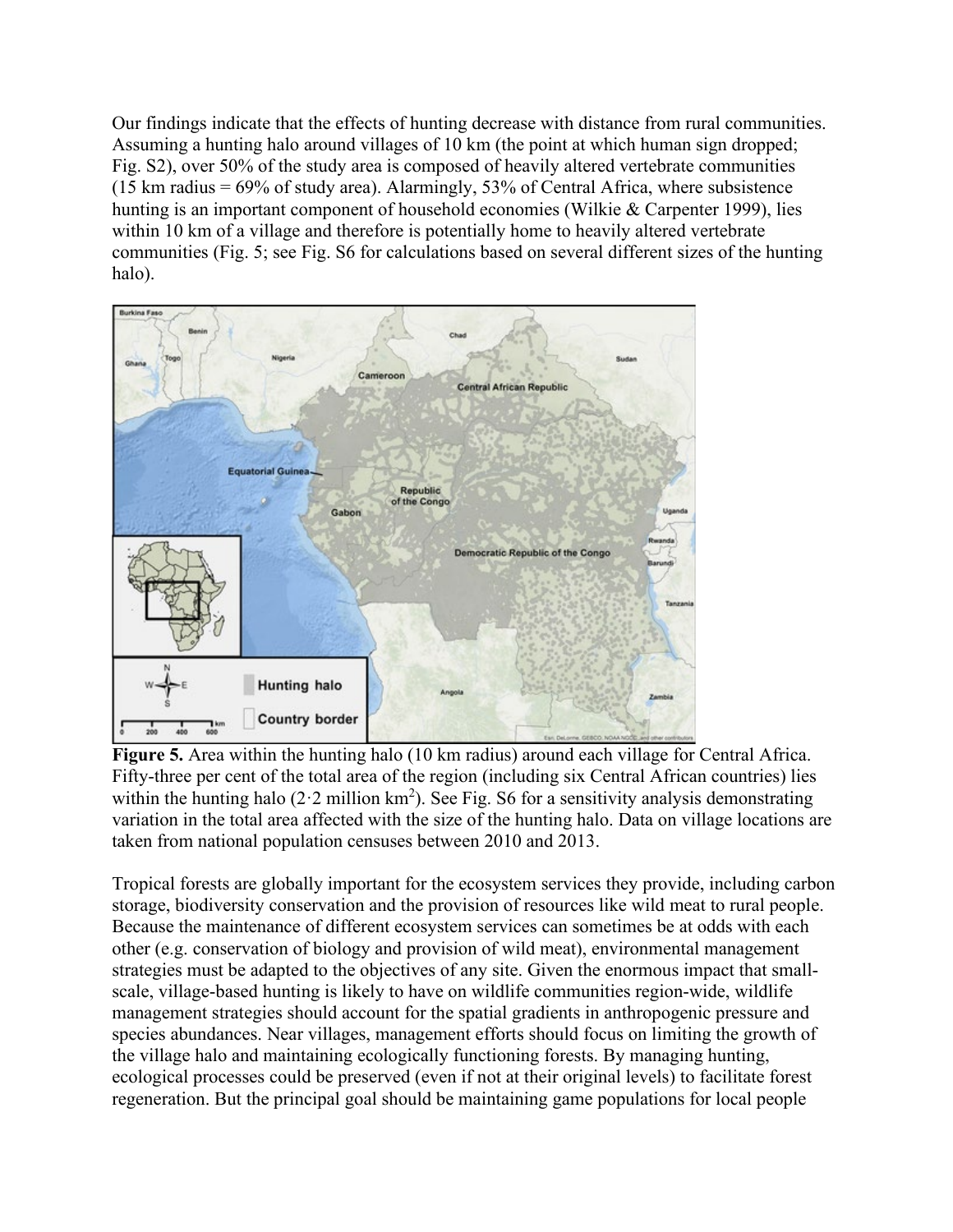who depend on wildlife for protein and income. Village-based actions such as environmental education, citizen science, local wildlife management and the development of community‐led sustainable hunting programmes will be the most effective actions. Outside of the village halo, conservation efforts should focus on preventing biodiversity loss and maintaining intact animal communities. The detection of altered animal communities in our most remote transects suggests that distance alone will not be enough to completely maintain the vertebrate community. Landscape-level actions could include requiring industry cooperation (e.g. logging companies and other extractive resource operations) to prevent hunting in production forests as well as strict enforcement of hunting and poaching laws in contiguous forests (Clark *et al*. 2009).

Hunting reduces species diversity and shifts the species and functional composition to small‐ bodied vertebrates (Dornelas *et al*. 2014). These alterations of the vertebrate community can have cascading consequences for ecosystem function (Poulsen, Clark & Palmer 2013; Osuri *et al*. 2016), plant communities (Gaston & Fuller 2008; Harrison *et al*. 2013) and human livelihoods (Nasi, Taber & Van Vliet 2011; Gordon *et al*. 2012). Understanding the resulting patterns of defaunation is the first step to predicting the strength and distribution of defaunation effects; now management strategies must be tailored to these patterns to conserve biodiversity while simultaneously maintaining natural resources for the peoples of Central Africa.

## **Acknowledgements**

We are grateful to the Gabonese government, in particular the Centre National de la Recherche Scientifique et Technologique (CENAREST) and the Agence Nationale des Parcs Nationaux (ANPN) for permission to conduct this work. Administrative and logistical support was generously provided by ANPN. For dedicated and skilled work in the field, we thank L. Amvame, E. Assadjola, K. Beals, A. Bedi, M. Belovitch, R. Harrison, B. Hayes, R. Kowe, J. Mbelassanga, J. Moore, G. Moussavou, M. Pendred and N. Yao. S. Moore created all maps and performed all GIS work shown in the manuscript. B. McLean, C. Rosin, A. Meier and C. Nunez provided helpful comments on early drafts of this manuscript.

## **Data accessibility**

Taxonomic guild relative abundances, richness, evenness, diversity and environmental characteristics by transect are available from Dryad Digital Repository [http://dx.doi.org/10.5061/drya](http://dx.doi.org/10.5061/dryad.vs97g)d.vs97g (Koerner *et al*. 2016).

## **References**

- Abu Baker, M.A. & Brown, J.S. (2014) Foraging and habitat use of common duikers, *Sylvicapra grimmia*, in a heterogeneous environment within the Soutpansberg, South Africa. *African Journal of Ecology*, **52**, 318– 327. [Google Scholar](http://scholar.google.com/scholar_lookup?hl=en&volume=52&publication_year=2014&pages=318-327&journal=African+Journal+of+Ecology&author=M.A.+Abu+Baker&author=J.S.+Brown&title=Foraging+and+habitat+use+of+common+duikers%2C+Sylvicapra+grimmia%2C+in+a+heterogeneous+environment+within+the+Soutpansberg%2C+South+Africa)
- Bartoń, K. (2016) *MuMIn: Multi‐Model Inference*. R package version 1.15.6. The Comprehensive R Archive Network (CRAN), Vienna, Austria. [Google Scholar](http://scholar.google.com/scholar_lookup?hl=en&publication_year=2016&author=K.+Barto%C5%84&title=MuMIn%3A+Multi%E2%80%90Model+Inference)
- Bodmer, R.E., Eisenberg, J.F. & Redford, K.H. (1997) Hunting and the likelihood of extinction of Amazonian mammals. *Conservation Biology*, **11**, 460– 466. [Google Scholar](http://scholar.google.com/scholar_lookup?hl=en&volume=11&publication_year=1997&pages=460-466&journal=Conservation+Biology&author=R.E.+Bodmer&author=J.F.+Eisenberg&author=K.H.+Redford&title=Hunting+and+the+likelihood+of+extinction+of+Amazonian+mammals)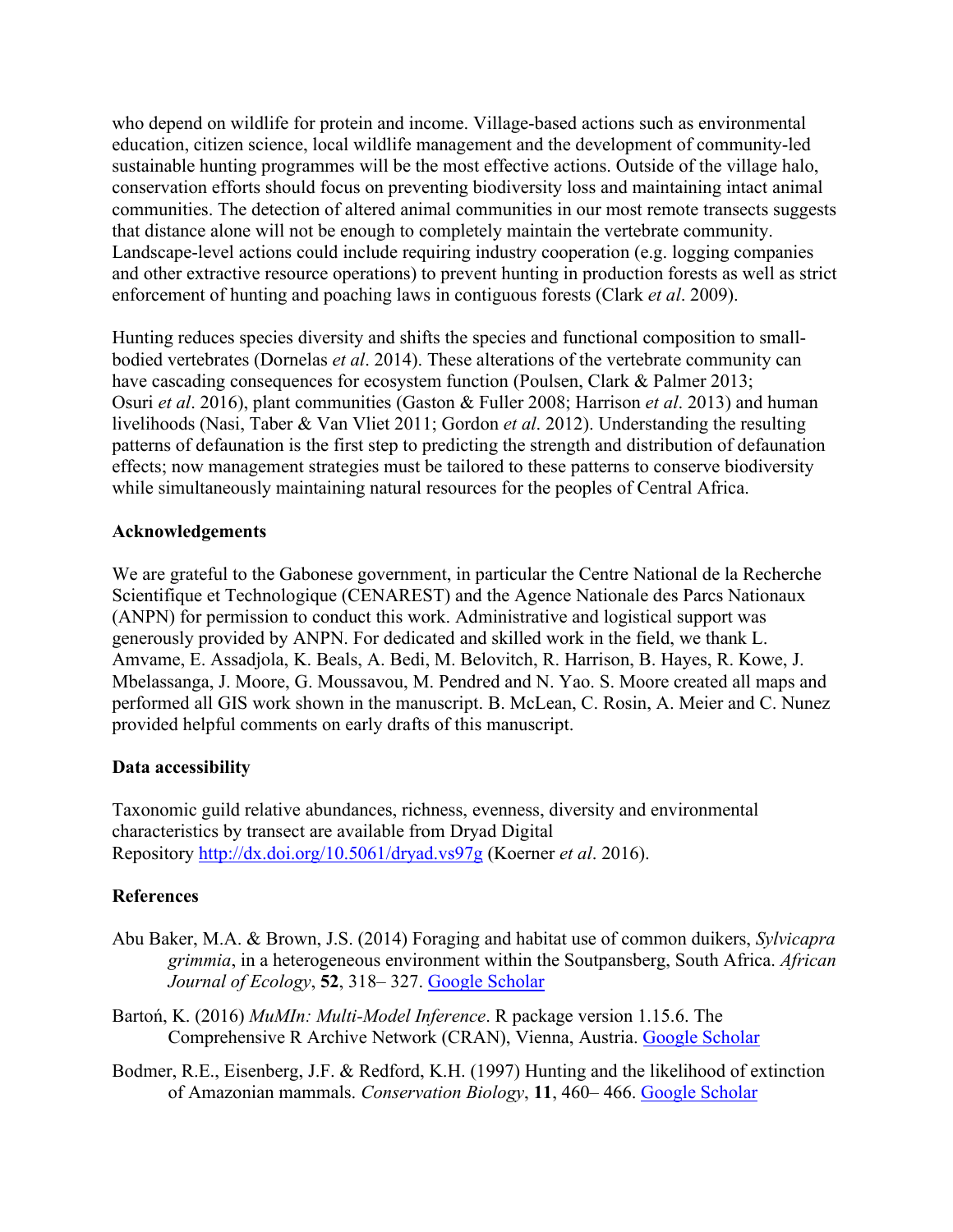- Brodie, J.F., Helmy, O.E., Brockelman, W.Y. & Maron, J.L. (2009) Bushmeat poaching reduces the seed dispersal and population growth rate of a mammal‐dispersed tree. *Ecological Applications*, **19**, 854– 863. [Google Scholar](http://scholar.google.com/scholar_lookup?hl=en&volume=19&publication_year=2009&pages=854-863&journal=Ecological+Applications&author=J.F.+Brodie&author=O.E.+Helmy&author=W.Y.+Brockelman&author=J.L.+Maron&title=Bushmeat+poaching+reduces+the+seed+dispersal+and+population+growth+rate+of+a+mammal%E2%80%90dispersed+tree)
- Burton, M.E.H., Poulsen, J.R., Lee, M.E., Medjibe, V.P., Stewart, C.G., Venkataraman, A. & White, L.J.T. (2016) Reducing carbon emissions from forest conversion for oil palm agriculture in Gabon. *Conservation Letters*, doi: [10.1111/conl.12265.](https://doi.org/10.1111/conl.12265) [Google](http://scholar.google.com/scholar_lookup?hl=en&publication_year=2016&journal=Conservation+Letters&author=M.E.H.+Burton&author=J.R.+Poulsen&author=M.E.+Lee&author=V.P.+Medjibe&author=C.G.+Stewart&author=A.+Venkataraman&author=L.J.T.+White&title=Reducing+carbon+emissions+from+forest+conversion+for+oil+palm+agriculture+in+Gabon)  [Scholar](http://scholar.google.com/scholar_lookup?hl=en&publication_year=2016&journal=Conservation+Letters&author=M.E.H.+Burton&author=J.R.+Poulsen&author=M.E.+Lee&author=V.P.+Medjibe&author=C.G.+Stewart&author=A.+Venkataraman&author=L.J.T.+White&title=Reducing+carbon+emissions+from+forest+conversion+for+oil+palm+agriculture+in+Gabon)
- Carvalho, J.S., Meyer, C.F.J., Vicente, L. & Marques, T.A. (2015) Where to nest? Ecological determinants of chimpanzee nest abundance and distribution at the habitat and tree species scale. *American Journal of Primatology*, **77**, 186– 199. [Google Scholar](http://scholar.google.com/scholar_lookup?hl=en&volume=77&publication_year=2015&pages=186-199&journal=American+Journal+of+Primatology&author=J.S.+Carvalho&author=C.F.J.+Meyer&author=L.+Vicente&author=T.A.+Marques&title=Where+to+nest%3F+Ecological+determinants+of+chimpanzee+nest+abundance+and+distribution+at+the+habitat+and+tree+species+scale)
- Clark, C.J., Poulsen, J.R., Malonga, R. & Elkan, J.P.W. (2009) Logging concessions can extend the conservation estate for Central African tropical forests. *Conservation Biology*, **23**, 1281– 1293. [Google Scholar](http://scholar.google.com/scholar_lookup?hl=en&volume=23&publication_year=2009&pages=1281-1293&journal=Conservation+Biology&author=C.J.+Clark&author=J.R.+Poulsen&author=R.+Malonga&author=J.P.W.+Elkan&title=Logging+concessions+can+extend+the+conservation+estate+for+Central+African+tropical+forests)
- Collen, B., Loh, J., Whitmee, S., McRae, L., Amin, R. & Baillie, J.E.M. (2009) Monitoring change in wertebrate abundance: the Living Planet Index. *Conservation Biology*, **23**, 317– 327. [Google Scholar](http://scholar.google.com/scholar_lookup?hl=en&volume=23&publication_year=2009&pages=317-327&journal=Conservation+Biology&author=B.+Collen&author=J.+Loh&author=S.+Whitmee&author=L.+McRae&author=R.+Amin&author=J.E.M.+Baillie&title=Monitoring+change+in+wertebrate+abundance%3A+the+Living+Planet+Index)
- Dirzo, R. & Miranda, A. (1990) Contemporary Neotropical defaunation and forest structure, function, and diversity – a sequel. *Conservation Biology*, **4**, 444– 447. [Google Scholar](http://scholar.google.com/scholar_lookup?hl=en&volume=4&publication_year=1990&pages=444-447&journal=Conservation+Biology&author=R.+Dirzo&author=A.+Miranda&title=Contemporary+Neotropical+defaunation+and+forest+structure%2C+function%2C+and+diversity+%E2%80%93+a+sequel)
- Dirzo, R., Young, H.S., Galetti, M., Ceballos, G., Isaac, N.J.B. & Collen, B. (2014) Defaunation in the anthropocene. *Science*, **345**, 401– 406. [Google Scholar](http://scholar.google.com/scholar_lookup?hl=en&volume=345&publication_year=2014&pages=401-406&journal=Science&author=R.+Dirzo&author=H.S.+Young&author=M.+Galetti&author=G.+Ceballos&author=N.J.B.+Isaac&author=B.+Collen&title=Defaunation+in+the+anthropocene)
- Dornelas, M., Gotelli, N.J., McGill, B., Shimadzu, H., Moyes, F., Sievers, C. & Magurran, A.E. (2014) Assemblage time series reveal biodiversity change but not systematic loss. *Science*, **344**, 296– 299. [Google Scholar](http://scholar.google.com/scholar_lookup?hl=en&volume=344&publication_year=2014&pages=296-299&journal=Science&author=M.+Dornelas&author=N.J.+Gotelli&author=B.+McGill&author=H.+Shimadzu&author=F.+Moyes&author=C.+Sievers&author=A.E.+Magurran&title=Assemblage+time+series+reveal+biodiversity+change+but+not+systematic+loss)
- Effiom, E.O., Nunez‐Iturri, G., Smith, H.G., Ottosson, U. & Olsson, O. (2013) Bushmeat hunting changes regeneration of African rainforests. *Proceedings of the Royal Society B‐ Biological Sciences*, **280**, 20130246. [Google Scholar](http://scholar.google.com/scholar_lookup?hl=en&volume=280&publication_year=2013&pages=20130246&journal=Proceedings+of+the+Royal+Society+B%E2%80%90Biological+Sciences&author=E.O.+Effiom&author=G.+Nunez%E2%80%90Iturri&author=H.G.+Smith&author=U.+Ottosson&author=O.+Olsson&title=Bushmeat+hunting+changes+regeneration+of+African+rainforests)
- Effiom, E.O., Birkhofer, K., Smith, H.G. & Olsson, O. (2014) Changes of community composition at multiple trophic levels due to hunting in Nigerian tropical forests. *Ecography*, **37**, 367– 377. [Google Scholar](http://scholar.google.com/scholar_lookup?hl=en&volume=37&publication_year=2014&pages=367-377&journal=Ecography&author=E.O.+Effiom&author=K.+Birkhofer&author=H.G.+Smith&author=O.+Olsson&title=Changes+of+community+composition+at+multiple+trophic+levels+due+to+hunting+in+Nigerian+tropical+forests)
- Estes, J.A., Terborgh, J., Brashares, J.S., Power, M.E., Berger, J., Bond, W.J. *et al*. (2011) Trophic downgrading of planet Earth. *Science*, **333**, 301– 306. [Google Scholar](http://scholar.google.com/scholar_lookup?hl=en&volume=333&publication_year=2011&pages=301-306&journal=Science&author=J.A.+Estes&author=J.+Terborgh&author=J.S.+Brashares&author=M.E.+Power&author=J.+Berger&author=W.J.+Bond&title=Trophic+downgrading+of+planet+Earth)
- Fa, J.E. & Brown, D. (2009) Impacts of hunting on mammals in African tropical moist forests: a review and synthesis. *Mammal Review*, **39**, 231– 264. [Google Scholar](http://scholar.google.com/scholar_lookup?hl=en&volume=39&publication_year=2009&pages=231-264&journal=Mammal+Review&author=J.E.+Fa&author=D.+Brown&title=Impacts+of+hunting+on+mammals+in+African+tropical+moist+forests%3A+a+review+and+synthesis)
- Fa, J.E., Currie, D. & Meeuwig, J. (2003) Bushmeat and food security in the Congo Basin: linkages between wildlife and people's future. *Environmental Conservation*, **30**, 71– 78. [Google Scholar](http://scholar.google.com/scholar_lookup?hl=en&volume=30&publication_year=2003&pages=71-78&journal=Environmental+Conservation&author=J.E.+Fa&author=D.+Currie&author=J.+Meeuwig&title=Bushmeat+and+food+security+in+the+Congo+Basin%3A+linkages+between+wildlife+and+people%27s+future)
- Feng, L. & Zhang, L. (2005) Habitat selection by Asian elephant (*Elephas maximus*) in Xishuangbanna, Yunnan, China. *Acta Theriologica Sinica*, **25**, 229– 236. [Google Scholar](http://scholar.google.com/scholar_lookup?hl=en&volume=25&publication_year=2005&pages=229-236&journal=Acta+Theriologica+Sinica&author=L.+Feng&author=L.+Zhang&title=Habitat+selection+by+Asian+elephant+%28Elephas+maximus%29+in+Xishuangbanna%2C+Yunnan%2C+China)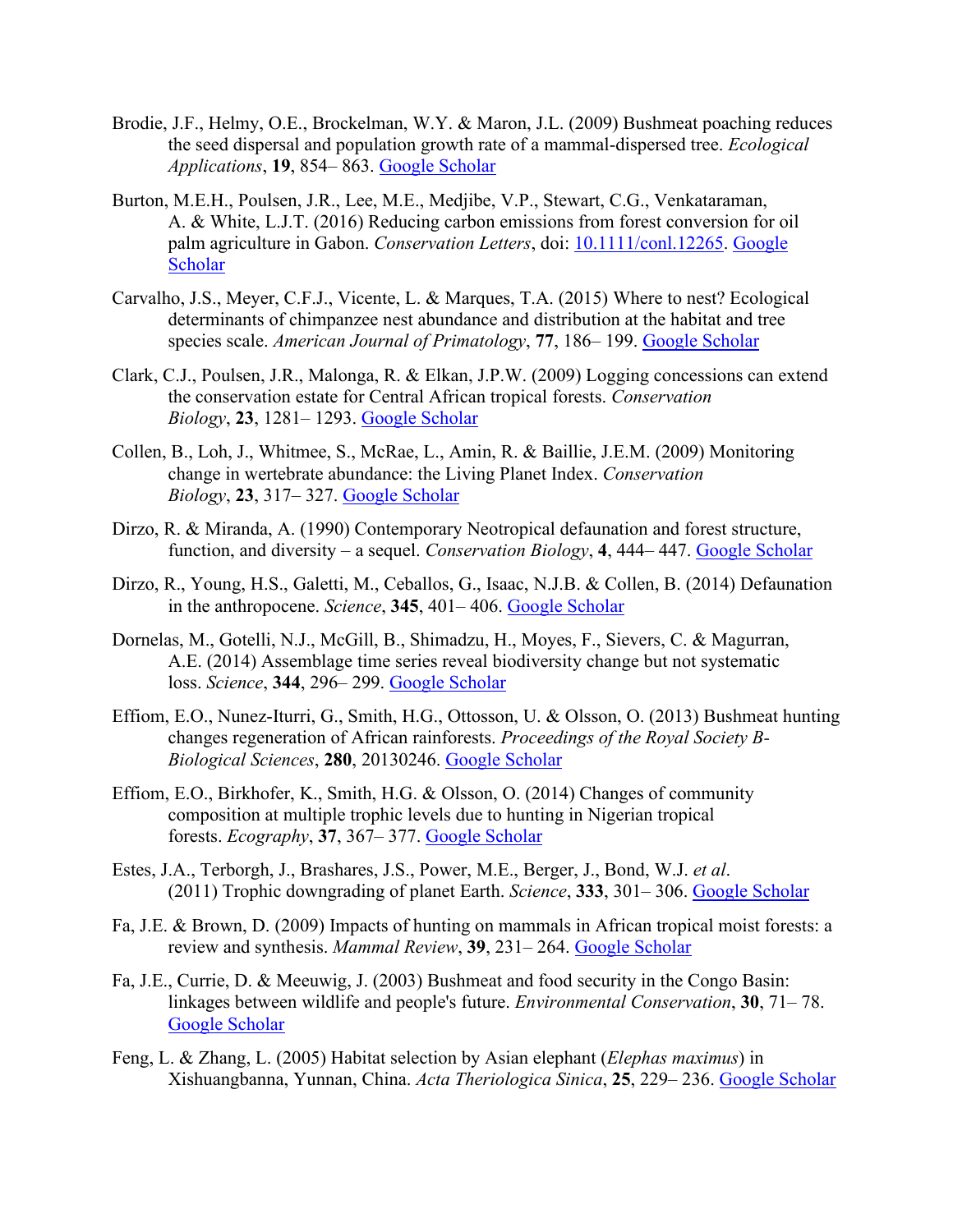- Galetti, M. & Dirzo, R. (2013) Ecological and evolutionary consequences of living in a defaunated world. *Biological Conservation*, **163**, 1– 6. [Google Scholar](http://scholar.google.com/scholar_lookup?hl=en&volume=163&publication_year=2013&pages=1-6&journal=Biological+Conservation&author=M.+Galetti&author=R.+Dirzo&title=Ecological+and+evolutionary+consequences+of+living+in+a+defaunated+world)
- Gaston, K.J. & Fuller, R.A. (2008) Commonness, population depletion and conservation biology. *Trends in Ecology & Evolution*, **23**, 14– 19. [Google Scholar](http://scholar.google.com/scholar_lookup?hl=en&volume=23&publication_year=2008&pages=14-19&journal=Trends+in+Ecology+%26+Evolution&author=K.J.+Gaston&author=R.A.+Fuller&title=Commonness%2C+population+depletion+and+conservation+biology)
- Gordon, I.J., Acevedo‐Whitehouse, K., Altwegg, R., Garner, T.W.J., Gompper, M.E., Katzner, T.E. *et al*. (2012) What the 'food security' agenda means for animal conservation in terrestrial ecosystems. *Animal Conservation*, **15**, 115– 116. [Google Scholar](http://scholar.google.com/scholar_lookup?hl=en&volume=15&publication_year=2012&pages=115-116&journal=Animal+Conservation&author=I.J.+Gordon&author=K.+Acevedo%E2%80%90Whitehouse&author=R.+Altwegg&author=T.W.J.+Garner&author=M.E.+Gompper&author=T.E.+Katzner&title=What+the+%E2%80%98food+security%E2%80%99+agenda+means+for+animal+conservation+in+terrestrial+ecosystems)
- Grueber, C.E., Nakagawa, S., Laws, R.J. & Jamieson, I.G. (2011) Multimodel inference in ecology and evolution: challenges and solutions. *Journal of Evolutionary Biology*, **24**, 699– 711. [Google Scholar](http://scholar.google.com/scholar_lookup?hl=en&volume=24&publication_year=2011&pages=699-711&journal=Journal+of+Evolutionary+Biology&author=C.E.+Grueber&author=S.+Nakagawa&author=R.J.+Laws&author=I.G.+Jamieson&title=Multimodel+inference+in+ecology+and+evolution%3A+challenges+and+solutions)
- Harrison, R.D. (2011) Emptying the forest: hunting and the extirpation of wildlife from tropical nature reserves. *BioScience*, **61**, 919– 924. [Google Scholar](http://scholar.google.com/scholar_lookup?hl=en&volume=61&publication_year=2011&pages=919-924&journal=BioScience&author=R.D.+Harrison&title=Emptying+the+forest%3A+hunting+and+the+extirpation+of+wildlife+from+tropical+nature+reserves)
- Harrison, R.D., Tan, S., Plotkin, J.B., Slik, F., Detto, M., Brenes, T. *et al*. (2013) Consequences of defaunation for a tropical tree community. *Ecology Letters*, **16**, 687– 694. [Google](http://scholar.google.com/scholar_lookup?hl=en&volume=16&publication_year=2013&pages=687-694&journal=Ecology+Letters&author=R.D.+Harrison&author=S.+Tan&author=J.B.+Plotkin&author=F.+Slik&author=M.+Detto&author=T.+Brenes&title=Consequences+of+defaunation+for+a+tropical+tree+community)  [Scholar](http://scholar.google.com/scholar_lookup?hl=en&volume=16&publication_year=2013&pages=687-694&journal=Ecology+Letters&author=R.D.+Harrison&author=S.+Tan&author=J.B.+Plotkin&author=F.+Slik&author=M.+Detto&author=T.+Brenes&title=Consequences+of+defaunation+for+a+tropical+tree+community)
- Hoffmann, M., Hilton‐Taylor, C., Angulo, A., Boehm, M., Brooks, T.M., Butchart, S.H.M. *et al*. (2010) The impact of conservation on the status of the world's vertebrates. *Science*, **330**, 1503– 1509. [Google Scholar](http://scholar.google.com/scholar_lookup?hl=en&volume=330&publication_year=2010&pages=1503-1509&journal=Science&author=M.+Hoffmann&author=C.+Hilton%E2%80%90Taylor&author=A.+Angulo&author=M.+Boehm&author=T.M.+Brooks&author=S.H.M.+Butchart&title=The+impact+of+conservation+on+the+status+of+the+world%27s+vertebrates)
- Koerner, S.E., Poulsen, J.R., Blanchard, E.J., Okouyi, J. & Clark, C.J. (2016) Data from: Vertebrate community composition and diversity declines along a defaunation gradient radiating from rural villages in Gabon. *Dryad Data Repository*, <http://dx.doi.org/10.5061/dryad.vs97g>. [Google Scholar](http://scholar.google.com/scholar_lookup?hl=en&publication_year=2016&journal=Dryad+Data+Repository&author=S.E.+Koerner&author=J.R.+Poulsen&author=E.J.+Blanchard&author=J.+Okouyi&author=C.J.+Clark&title=Data+from%3A+Vertebrate+community+composition+and+diversity+declines+along+a+defaunation+gradient+radiating+from+rural+villages+in+Gabon)
- Laurance, W.F., Croes, B.M., Tchignoumba, L., Lahm, S.A., Alonso, A., Lee, M.E. *et al*. (2006) Impacts of roads and hunting on central African rainforest mammals. *Conservation Biology*, **20**, 1251– 1261. [Google Scholar](http://scholar.google.com/scholar_lookup?hl=en&volume=20&publication_year=2006&pages=1251-1261&journal=Conservation+Biology&author=W.F.+Laurance&author=B.M.+Croes&author=L.+Tchignoumba&author=S.A.+Lahm&author=A.+Alonso&author=M.E.+Lee&title=Impacts+of+roads+and+hunting+on+central+African+rainforest+mammals)
- Magurran, A.E. (2004) *Measuring Biological Diversity*. Blackwell Publishing, Oxford, UK. [Google Scholar](http://scholar.google.com/scholar_lookup?hl=en&publication_year=2004&author=A.E.+Magurran&title=Measuring+Biological+Diversity)
- Maisels, F., Strindberg, S., Blake, S., Wittemyer, G., Hart, J., Williamson, E.A. *et al*. (2013) Devastating decline of forest elephants in Central Africa. *PLoS ONE*, **8**, e59469. [Google Scholar](http://scholar.google.com/scholar_lookup?hl=en&volume=8&publication_year=2013&pages=e59469&journal=PLoS+ONE&author=F.+Maisels&author=S.+Strindberg&author=S.+Blake&author=G.+Wittemyer&author=J.+Hart&author=E.A.+Williamson&title=Devastating+decline+of+forest+elephants+in+Central+Africa)
- Muhly, T.B., Hebblewhite, M., Paton, D., Pitt, J.A., Boyce, M.S. & Musiani, M. (2013) Humans strengthen bottom‐up effects and weaken trophic cascades in a terrestrial food web. *PLoS ONE*, **8**, e64311. [Google Scholar](http://scholar.google.com/scholar_lookup?hl=en&volume=8&publication_year=2013&pages=e64311&journal=PLoS+ONE&author=T.B.+Muhly&author=M.+Hebblewhite&author=D.+Paton&author=J.A.+Pitt&author=M.S.+Boyce&author=M.+Musiani&title=Humans+strengthen+bottom%E2%80%90up+effects+and+weaken+trophic+cascades+in+a+terrestrial+food+web)
- Nasi, R., Taber, A. & Van Vliet, N. (2011) Empty forests, empty stomachs? Bushmeat and livelihoods in the Congo and Amazon Basins. *International Forestry Review*, **13**, 355– 368. [Google Scholar](http://scholar.google.com/scholar_lookup?hl=en&volume=13&publication_year=2011&pages=355-368&journal=International+Forestry+Review&author=R.+Nasi&author=A.+Taber&author=N.+Van+Vliet&title=Empty+forests%2C+empty+stomachs%3F+Bushmeat+and+livelihoods+in+the+Congo+and+Amazon+Basins)
- Nasi, R., Brown, D., Wilkie, D., Bennett, E., Tutin, C., van Tol, G. & Christophersen, T. (2008) Conservation and use of wildlife‐based resources: the bushmeat crisis. *CBD Technical Series*, **33**, 1– 50. [Google Scholar](http://scholar.google.com/scholar_lookup?hl=en&volume=33&publication_year=2008&pages=1-50&journal=CBD+Technical+Series&author=R.+Nasi&author=D.+Brown&author=D.+Wilkie&author=E.+Bennett&author=C.+Tutin&author=G.+Tol&author=T.+Christophersen&title=Conservation+and+use+of+wildlife%E2%80%90based+resources%3A+the+bushmeat+crisis)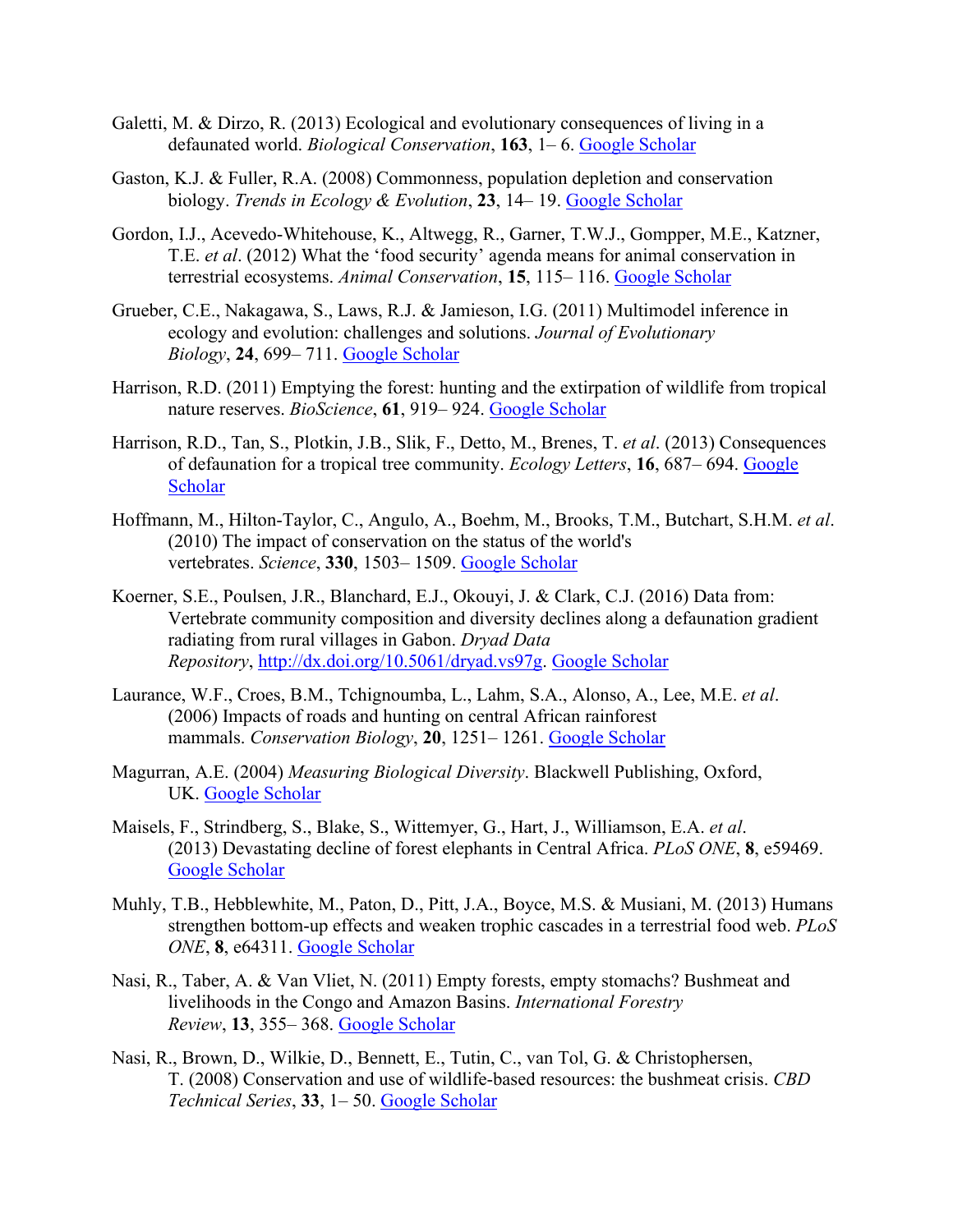- Nunez-Iturri, G., Olsson, O. & Howe, H.F. (2008) Hunting reduces recruitment of primatedispersed trees in Amazonian Peru. *Biological Conservation*, **141**, 1536– 1546. [Google](http://scholar.google.com/scholar_lookup?hl=en&volume=141&publication_year=2008&pages=1536-1546&journal=Biological+Conservation&author=G.+Nunez%E2%80%90Iturri&author=O.+Olsson&author=H.F.+Howe&title=Hunting+reduces+recruitment+of+primate%E2%80%90dispersed+trees+in+Amazonian+Peru)  [Scholar](http://scholar.google.com/scholar_lookup?hl=en&volume=141&publication_year=2008&pages=1536-1546&journal=Biological+Conservation&author=G.+Nunez%E2%80%90Iturri&author=O.+Olsson&author=H.F.+Howe&title=Hunting+reduces+recruitment+of+primate%E2%80%90dispersed+trees+in+Amazonian+Peru)
- Okouyi, J.O., Posso, P., Lepretre, A. & Scaps, P. (2002) Estimation of large mammal densities in the Ipassa‐Makokou reserve (Gabon). *Bulletin De La Societe Zoologique De France*, **127**, 121– 135. [Google Scholar](http://scholar.google.com/scholar_lookup?hl=en&volume=127&publication_year=2002&pages=121-135&journal=Bulletin+De+La+Societe+Zoologique+De+France&author=J.O.+Okouyi&author=P.+Posso&author=A.+Lepretre&author=P.+Scaps&title=Estimation+of+large+mammal+densities+in+the+Ipassa%E2%80%90Makokou+reserve+%28Gabon%29)
- Osuri, A.M., Ratnam, J., Varma, V., Alvarez‐Loayza, P., Hurtado Astaiza, J., Bradford, M. *et al*. (2016) Contrasting effects of defaunation on aboveground carbon storage across the global tropics. *Nature Communications*, doi: [10.1038/ncomms11351.](https://doi.org/10.1038/ncomms11351) [Google Scholar](http://scholar.google.com/scholar_lookup?hl=en&publication_year=2016&journal=Nature+Communications&author=A.M.+Osuri&author=J.+Ratnam&author=V.+Varma&author=P.+Alvarez%E2%80%90Loayza&author=J.+Hurtado+Astaiza&author=M.+Bradford&title=Contrasting+effects+of+defaunation+on+aboveground+carbon+storage+across+the+global+tropics)
- Peres, C.A. (1990) Effects of hunting on Western Amazonian primate communities. *Biological Conservation*, **54**, 47– 59. [Google Scholar](http://scholar.google.com/scholar_lookup?hl=en&volume=54&publication_year=1990&pages=47-59&journal=Biological+Conservation&author=C.A.+Peres&title=Effects+of+hunting+on+Western+Amazonian+primate+communities)
- Peres, C.A. & Dolman, P.M. (2000) Density compensation in neotropical primate communities: evidence from 56 hunted and nonhunted Amazonian forests of varying productivity. *Oecologia*, **122**, 175– 189. [Google Scholar](http://scholar.google.com/scholar_lookup?hl=en&volume=122&publication_year=2000&pages=175-189&journal=Oecologia&author=C.A.+Peres&author=P.M.+Dolman&title=Density+compensation+in+neotropical+primate+communities%3A+evidence+from+56+hunted+and+nonhunted+Amazonian+forests+of+varying+productivity)
- Peres, C.A. & Lake, I.R. (2003) Extent of nontimber resource extraction in tropical forests: accessibility to game vertebrates by hunters in the Amazon basin. *Conservation Biology*, **17**, 521– 535. [Google Scholar](http://scholar.google.com/scholar_lookup?hl=en&volume=17&publication_year=2003&pages=521-535&journal=Conservation+Biology&author=C.A.+Peres&author=I.R.+Lake&title=Extent+of+nontimber+resource+extraction+in+tropical+forests%3A+accessibility+to+game+vertebrates+by+hunters+in+the+Amazon+basin)
- Poulsen, J.R., Clark, C.J. & Bolker, B.M. (2011) Decoupling the effects of logging and hunting on an Afrotropical animal community. *Ecological Applications*, **21**, 1819– 1836. [Google](http://scholar.google.com/scholar_lookup?hl=en&volume=21&publication_year=2011&pages=1819-1836&journal=Ecological+Applications&author=J.R.+Poulsen&author=C.J.+Clark&author=B.M.+Bolker&title=Decoupling+the+effects+of+logging+and+hunting+on+an+Afrotropical+animal+community)  **[Scholar](http://scholar.google.com/scholar_lookup?hl=en&volume=21&publication_year=2011&pages=1819-1836&journal=Ecological+Applications&author=J.R.+Poulsen&author=C.J.+Clark&author=B.M.+Bolker&title=Decoupling+the+effects+of+logging+and+hunting+on+an+Afrotropical+animal+community)**
- Poulsen, J.R., Clark, C.J. & Palmer, T.M. (2013) Ecological erosion of an Afrotropical forest and potential consequences for tree recruitment and forest biomass. *Biological Conservation*, **163**, 122– 130. [Google Scholar](http://scholar.google.com/scholar_lookup?hl=en&volume=163&publication_year=2013&pages=122-130&journal=Biological+Conservation&author=J.R.+Poulsen&author=C.J.+Clark&author=T.M.+Palmer&title=Ecological+erosion+of+an+Afrotropical+forest+and+potential+consequences+for+tree+recruitment+and+forest+biomass)
- Poulsen, J.R., Clark, C.J., Connor, E.F. & Smith, T.B. (2002) Differential resource use by primates and hornbills: implications for seed dispersal. *Ecology*, **83**, 228– 240. [Google](http://scholar.google.com/scholar_lookup?hl=en&volume=83&publication_year=2002&pages=228-240&journal=Ecology&author=J.R.+Poulsen&author=C.J.+Clark&author=E.F.+Connor&author=T.B.+Smith&title=Differential+resource+use+by+primates+and+hornbills%3A+implications+for+seed+dispersal)  **[Scholar](http://scholar.google.com/scholar_lookup?hl=en&volume=83&publication_year=2002&pages=228-240&journal=Ecology&author=J.R.+Poulsen&author=C.J.+Clark&author=E.F.+Connor&author=T.B.+Smith&title=Differential+resource+use+by+primates+and+hornbills%3A+implications+for+seed+dispersal)**
- Poulsen, J.R., Clark, C.J., Mavah, G. & Elkan, P.W. (2009) Bushmeat supply and consumption in a tropical logging concession in Northern Congo. *Conservation Biology*, **23**, 1597– 1608. [Google Scholar](http://scholar.google.com/scholar_lookup?hl=en&volume=23&publication_year=2009&pages=1597-1608&journal=Conservation+Biology&author=J.R.+Poulsen&author=C.J.+Clark&author=G.+Mavah&author=P.W.+Elkan&title=Bushmeat+supply+and+consumption+in+a+tropical+logging+concession+in+Northern+Congo)
- Redford, K.H. (1992) The empty forest. *BioScience*, **42**, 412– 422. [Google Scholar](http://scholar.google.com/scholar_lookup?hl=en&volume=42&publication_year=1992&pages=412-422&journal=BioScience&author=K.H.+Redford&title=The+empty+forest)
- Reyna‐Hurtado, R. & Tanner, G.W. (2007) Ungulate relative abundance in hunted and non‐ hunted sites in Calakmul Forest (Southern Mexico). *Biodiversity and Conservation*, **16**, 743– 756. [Google Scholar](http://scholar.google.com/scholar_lookup?hl=en&volume=16&publication_year=2007&pages=743-756&journal=Biodiversity+and+Conservation&author=R.+Reyna%E2%80%90Hurtado&author=G.W.+Tanner&title=Ungulate+relative+abundance+in+hunted+and+non%E2%80%90hunted+sites+in+Calakmul+Forest+%28Southern+Mexico%29)
- Rosin, C. & Swamy, V. (2013) Variable density responses of primate communitieis to hunting pressure in a Western Amazonian river basin. *Neotropical Primates*, **20**, 25– 31. [Google](http://scholar.google.com/scholar_lookup?hl=en&volume=20&publication_year=2013&pages=25-31&journal=Neotropical+Primates&author=C.+Rosin&author=V.+Swamy&title=Variable+density+responses+of+primate+communitieis+to+hunting+pressure+in+a+Western+Amazonian+river+basin)  **[Scholar](http://scholar.google.com/scholar_lookup?hl=en&volume=20&publication_year=2013&pages=25-31&journal=Neotropical+Primates&author=C.+Rosin&author=V.+Swamy&title=Variable+density+responses+of+primate+communitieis+to+hunting+pressure+in+a+Western+Amazonian+river+basin)**
- Schuttler, S.G., Blake, S. & Eggert, L.S. (2012) Movement patterns and spatial relationships among African forest elephants. *Biotropica*, **44**, 445– 448. [Google Scholar](http://scholar.google.com/scholar_lookup?hl=en&volume=44&publication_year=2012&pages=445-448&journal=Biotropica&author=S.G.+Schuttler&author=S.+Blake&author=L.S.+Eggert&title=Movement+patterns+and+spatial+relationships+among+African+forest+elephants)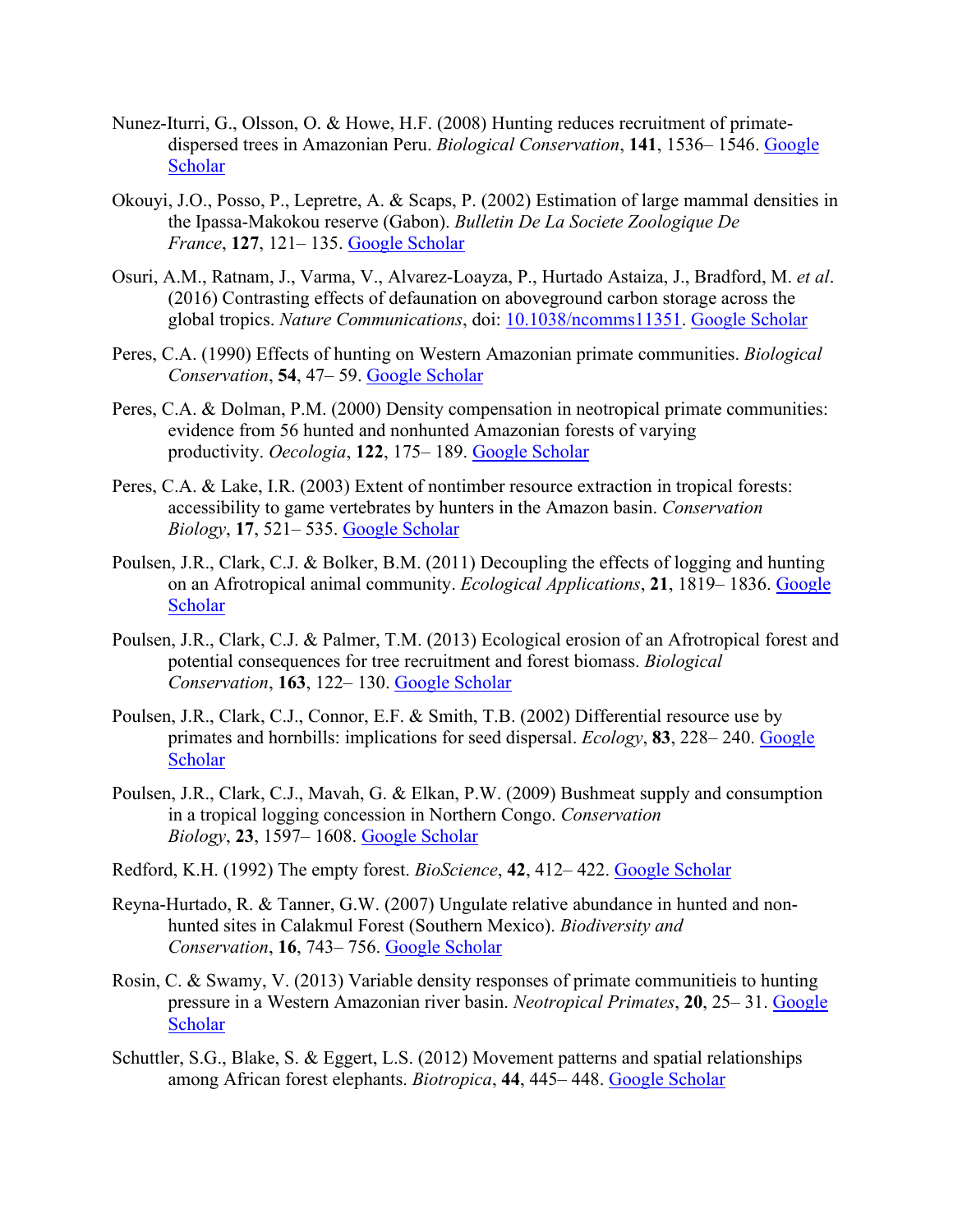- Terborgh, J., Nunez‐Iturri, G., Pitman, N.C.A., Valverde, F.H.C., Alvarez, P., Swamy, V. *et al*. (2008) Tree recruitment in an empty forest. *Ecology*, **89**, 1757– 1768. [Google Scholar](http://scholar.google.com/scholar_lookup?hl=en&volume=89&publication_year=2008&pages=1757-1768&journal=Ecology&author=J.+Terborgh&author=G.+Nunez%E2%80%90Iturri&author=N.C.A.+Pitman&author=F.H.C.+Valverde&author=P.+Alvarez&author=V.+Swamy&title=Tree+recruitment+in+an+empty+forest)
- Thiollay, J.M. (2005) Effects of hunting on guianan forest game birds. *Biodiversity and Conservation*, **14**, 1121– 1135. [Google Scholar](http://scholar.google.com/scholar_lookup?hl=en&volume=14&publication_year=2005&pages=1121-1135&journal=Biodiversity+and+Conservation&author=J.M.+Thiollay&title=Effects+of+hunting+on+guianan+forest+game+birds)
- Thomas, L., Buckland, S.T., Rexstad, E.A., Laake, J.L., Strindberg, S., Hedley, S.L. *et al*. (2010) Distance software: design and analysis of distance sampling surveys for estimating population size. *Journal of Applied Ecology*, **47**, 5– 14. [Google Scholar](http://scholar.google.com/scholar_lookup?hl=en&volume=47&publication_year=2010&pages=5-14&journal=Journal+of+Applied+Ecology&author=L.+Thomas&author=S.T.+Buckland&author=E.A.+Rexstad&author=J.L.+Laake&author=S.+Strindberg&author=S.L.+Hedley&title=Distance+software%3A+design+and+analysis+of+distance+sampling+surveys+for+estimating+population+size)
- Wich, S.A., Garcia‐Ulloa, J., Kuhl, H.S., Humle, T., Lee, J.S.H. & Koh, L.P. (2014) Will oil palm's homecoming spell doom for Africa's great apes? *Current Biology*, **24**, 1659– 1663. [Google Scholar](http://scholar.google.com/scholar_lookup?hl=en&volume=24&publication_year=2014&pages=1659-1663&journal=Current+Biology&author=S.A.+Wich&author=J.+Garcia%E2%80%90Ulloa&author=H.S.+Kuhl&author=T.+Humle&author=J.S.H.+Lee&author=L.P.+Koh&title=Will+oil+palm%27s+homecoming+spell+doom+for+Africa%27s+great+apes%3F)
- Wilkie, D.S. & Carpenter, J.F. (1999) Bushmeat hunting in the Congo Basin: an assessment of impacts and options for mitigation. *Biodiversity and Conservation*, **8**, 927– 955. [Google](http://scholar.google.com/scholar_lookup?hl=en&volume=8&publication_year=1999&pages=927-955&journal=Biodiversity+and+Conservation&author=D.S.+Wilkie&author=J.F.+Carpenter&title=Bushmeat+hunting+in+the+Congo+Basin%3A+an+assessment+of+impacts+and+options+for+mitigation)  **[Scholar](http://scholar.google.com/scholar_lookup?hl=en&volume=8&publication_year=1999&pages=927-955&journal=Biodiversity+and+Conservation&author=D.S.+Wilkie&author=J.F.+Carpenter&title=Bushmeat+hunting+in+the+Congo+Basin%3A+an+assessment+of+impacts+and+options+for+mitigation)**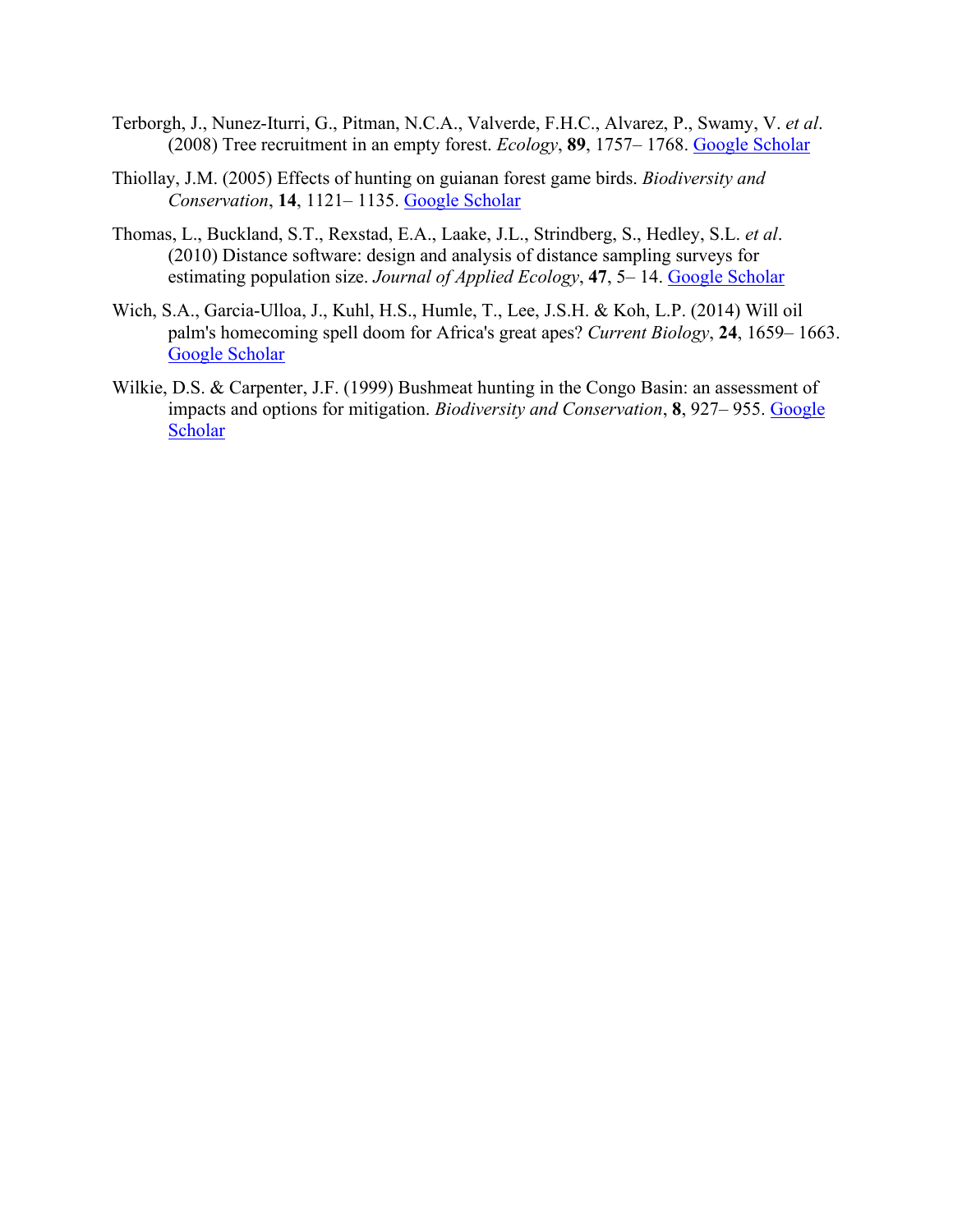1 **\*\*\* Corrected version in Aug 2017. Table S1 was altered to remove the Sun-tailed monkey** 

2 which does not occur in this region, likely an observer error. The removal does not affect<br>3 any results presented in the main manuscript or anywhere else in the supplemental

any results presented in the main manuscript or anywhere else in the supplemental 4 **information. \*\*\***

5

#### 6 **Supplemental Information**

- 7 **Table S1.** Species encounter rates (and standard error) at near, intermediate, and far distances
- 8 from villages. We assessed variation in encounter rates with distance from nearest village using
- 9 ANOVA to test for differences across distance categories and linear regression to evaluate the
- 10 relationship with continuous distances (slope). Bolded numbers indicate significant results, with
- 11 letters designating those distance categories that differ in encounter rates.

|                               |                                |             |                   | (no. individuals/km) |                            |           |
|-------------------------------|--------------------------------|-------------|-------------------|----------------------|----------------------------|-----------|
| Species                       | Common Name                    | $\mathbf n$ |                   | (SE)                 |                            | Slope     |
|                               |                                |             | Near              | Intermediate         | Far                        |           |
| Bird                          |                                |             |                   |                      |                            |           |
| Agelastes niger               | Black guineafowl               | 28          | 0.01(0.01)        | 0.07(0.03)           | 0.06(0.03)                 | 0.0032    |
| Bycanistes albotibialis       | White-thighed hornbill         | 134         | 0.40(0.16)        | 0.23(0.05)           | 0.12(0.06)                 | $-0.0167$ |
| <b>Bycanistes fistulator</b>  | Piping hornbill                | 319         | 0.75(0.10)        | 0.39(0.12)           | 0.45(0.09)                 | $-0.0088$ |
| Ceratogymna atrata            | Black-casqued hornbill         | 1501        | $2.91(0.48)^a$    | $3.34(0.33)^{a}$     | $1.39(0.15)^{b}$           | $-0.1149$ |
| Corvthaeola cristata          | Blue-plantain eater            | 263         | 0.77(0.28)        | 0.50(0.14)           | 0.17(0.07)                 | $-0.0269$ |
| Francolinus lathami           | Latham's forest francolin      | 22          | 0.03(0.01)        | 0.03(0.02)           | 0.06(0.02)                 | 0.0018    |
| Guttera plumifera             | Plumed guineafowl              | 5           | 0.03(0.02)        | 0.00(0.00)           | 0.00(0.00)                 | $-0.0014$ |
| Psittacus erithacus           | African grey parrot            | 1092        | 1.74(0.32)        | 1.62(0.15)           | 2.05(0.35)                 | $-0.0022$ |
| Tauraco macrorhynchus         | Yellow-billed turaco           | 41          | 0.07(0.03)        | 0.10(0.04)           | 0.04(0.02)                 | $-0.0024$ |
| Tauraco persa                 | Green turaco                   | 124         | $0.31(0.06)^a$    | $0.24~(0.08)^{ab}$   | $0.08~(0.02)^{b}$          | $-0.0159$ |
| Tockus camurus                | Red-billed dwarf hornbill      | 247         | $0.22~(0.04)^a$   | $0.34(0.12)^{ab}$    | $0.60(0.11)^{b}$           | 0.0144    |
| Tockus fasciatus              | African pied hornbill          | 154         | 0.29(0.06)        | 0.29(0.05)           | 0.18(0.04)                 | $-0.0040$ |
| Tropicranus albocristatus     | White-crested hornbill         | 64          | 0.06(0.02)        | 0.11(0.03)           | 0.14(0.03)                 | 0.0049    |
|                               |                                |             |                   |                      |                            |           |
| Monkey                        |                                |             |                   |                      |                            |           |
| Cercocebus agilis             | Agile mangabey                 | 6           | 0.00(0.00)        | 0.01(0.01)           | 0.03(0.03)                 | 0.0030    |
| Cercopithecus c. cephus       | Mustached monkey               | 351         | 0.83(0.37)        | 0.71(0.27)           | 0.29(0.05)                 | $-0.0352$ |
| Cercopithecus mona            |                                |             |                   |                      |                            |           |
| pogonias                      | Crowned guenon                 | 494         | 0.52(0.19)        | 0.73(0.25)           | 1.15(0.29)                 | 0.0375    |
| Cercopithecus n. nictitans    | White-nosed guenon             | 899         | $0.73$ $(0.17)^a$ | $1.27(0.13)^{a}$     | $2.26(0.32)^{b}$           | 0.0922    |
| Colobus guereza occidentalis  | Black and white colobus        | 3           | 0.01(0.01)        | 0.00(0.00)           | 0.01(0.01)                 | 0.0002    |
| Lophocebus albigena           | Grey-cheeked mangabey          | 503         | $0.27(0.13)^{a}$  | $0.63~(0.13)^{ab}$   | 1.41 $(0.44)$ <sup>b</sup> | 0.0498    |
| Mandrillus sphinx             | Mandrill                       | 18          | 0.10(0.10)        | 0.00(0.00)           | 0.00(0.00)                 | $-0.0037$ |
| Miopithecus ogouensis         | Northern talapoin              | 7           | 0.04(0.04)        | 0.01(0.01)           | 0.00(0.00)                 | $-0.0022$ |
|                               |                                |             |                   |                      |                            |           |
| Ape                           |                                |             |                   |                      |                            |           |
| Gorilla gorilla               | Gorilla                        | 22          | 0.00(0.00)        | 0.02(0.01)           | 0.08(0.04)                 | 0.0062    |
| Pan troglodytes               | Chimpanzee                     | 109         | $0.05(0.04)^a$    | $0.11(0.06)^{ab}$    | $0.35(0.11)^{b}$           | 0.0195    |
|                               |                                |             |                   |                      |                            |           |
| Elephant                      |                                |             |                   |                      |                            |           |
| Loxodonata cyclotis           | Forest elephant                | 38          | 0.05(0.04)        | 0.03(0.02)           | 0.10(0.03)                 | 0.0023    |
|                               |                                |             |                   |                      |                            |           |
| Ungulate                      |                                |             |                   |                      |                            |           |
| Cephalophus monticola         | Blue duiker                    | 45          | 0.08(0.04)        | 0.07(0.02)           | 0.09(0.02)                 | 0.0008    |
| Cephalophus nigrifrons        | Black-fronted duiker           | 5           | 0.01(0.01)        | 0.00(0.00)           | 0.02(0.01)                 | 0.0005    |
| Cephalophus silvicultor       | Yellow-backed duiker           | $\tau$      | 0.00(0.00)        | 0.01(0.01)           | 0.03(0.01)                 | 0.0016    |
| Cephalophus spp.              | Medium duikers                 | 75          | $0.07(0.03)^{a}$  | $0.07(0.02)^a$       | $0.22~(0.04)^{b}$          | 0.0081    |
| Potamochoerus porcus          | Red river hog                  | 195         | $0.03~(0.02)^a$   | $0.15(0.09)^{ab}$    | $0.74~(0.28)^{b}$          | 0.0379    |
|                               |                                |             |                   |                      |                            |           |
| Rodent                        |                                |             |                   |                      |                            |           |
| Atherurus africanus centralis | African brush-tailed porcupine | 4           | 0.01(0.01)        | 0.01(0.01)           | 0.00(0.00)                 | $-0.0008$ |
| Protoxerus stangeri           | African giant squirrel         | 16          | 0.04(0.03)        | 0.00(0.00)           | 0.03(0.01)                 | 0.0001    |
| Xerinae spp.                  | Other squirrels                | 220         | 0.43(0.08)        | 0.37(0.04)           | 0.29(0.06)                 | $-0.0090$ |

<sup>1</sup>N is the sum of all direct (visual and auditory) observations for a species on all transects.

Medium duikers include *Cephalophus callipygus*, *C. leucogaster*, and *C. dorsalis castaneus*.

15 Other species encountered (<3 observations) over the course of the study include: *Hyemoschus aquaticus*, *Tragelaphus spekei* (Ungulate);

16 *Civettictis civetta*, *Pantera pardus* (Carnivore); *Ceropithecus neglectus* (Monkey); *Francolinus squamatus* (Bird).

 $\begin{array}{c} 12 \\ 13 \\ 14 \\ 15 \\ 16 \end{array}$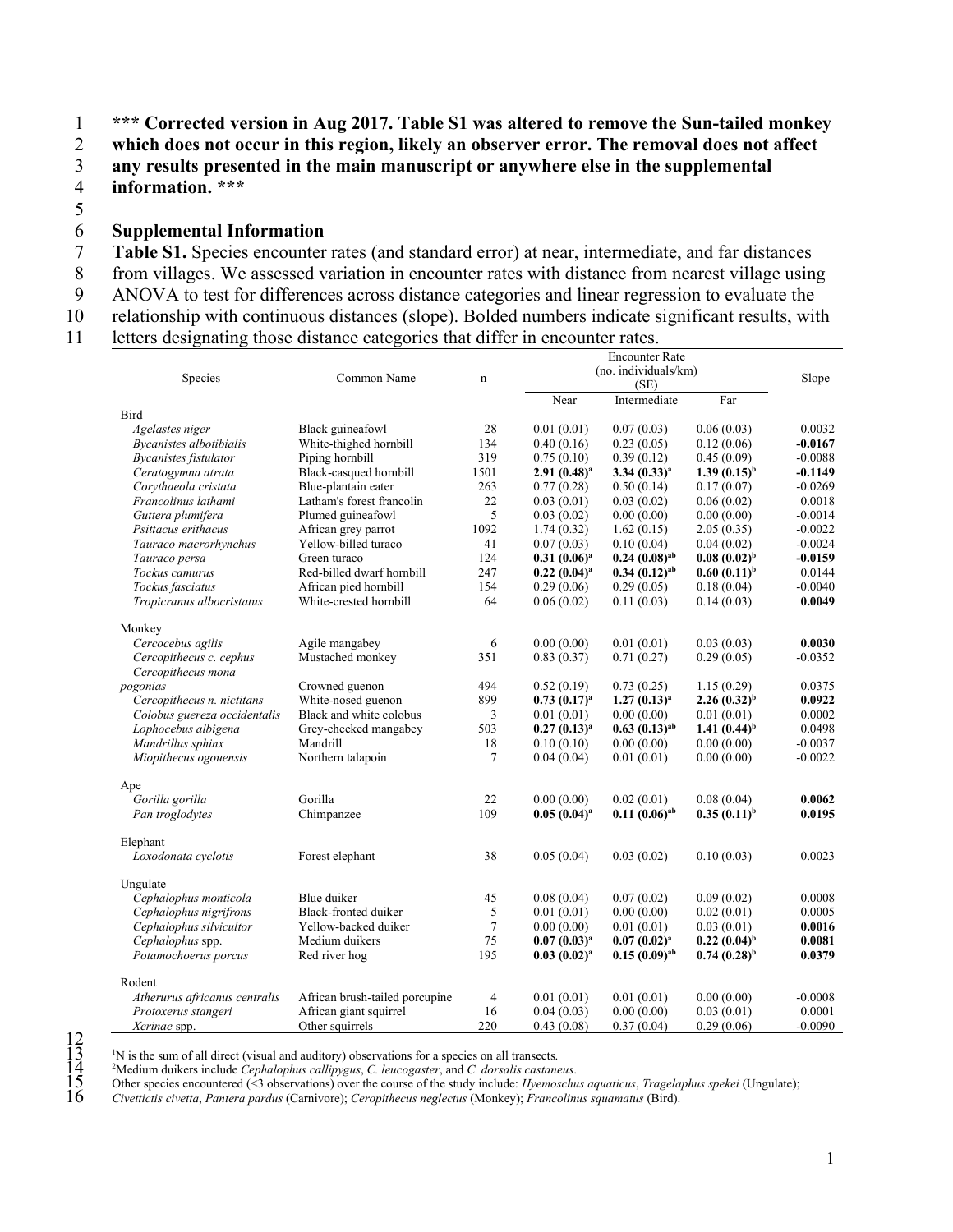17 **Table S2.** The density of nine of the most common mammal species in the Ivindo landscape,

18 Gabon, including the 95% confidence intervals (CI), coefficient of variation (CV), and estimated

19 local population size. Density estimates were calculated from direct observations for monkey

20 species and indirect observations for other species (elephant and ungulate dung and ape nests).

21 Only newly discovered dung piles and nests were used for the analyses to avoid double counting.

22 Densities were analyzed by distance to nearest village category. Bolded numbers indicate

23 significant relationships between density and distance to nearest village. Letters after distance

24 category indicate significant differences in encounter rates between categories.

25

|                    |                                  | Density                   |               |       | <b>CV</b> | Local                  | Mean Density by Distance Category (S.E.) |                            |                     |  |
|--------------------|----------------------------------|---------------------------|---------------|-------|-----------|------------------------|------------------------------------------|----------------------------|---------------------|--|
| Taxonomic<br>Guild | Species                          | (no.<br>animals<br>$km-2$ | 95% CI        | df    | $(\%)$    | Population<br>Estimate | Near                                     | Intermediate               | Far                 |  |
| Ape                | Chimpanzee <sup>1</sup>          | 0.12                      | $0.08 - 0.16$ | 25.2  | 16.8      | 696                    | $0.02~(0.01)^a$                          | $0.03(0.01)^{ab}$          | $0.06(0.01)^{b}$    |  |
|                    | Mustached monkey                 | 8.94                      | 5.61-14.24    | 97.7  | 23.8      | 51,877                 | 11.08(5.26)                              | 10.37(4.28)                | 3.62(0.64)          |  |
|                    | White-nosed guenon               | 13.65                     | 10.51 -17.71  | 77.7  | 11.8      | 79,207                 | $6.01(1.43)^{a}$                         | $11.19(1.32)^{ab}$         | $17.42 (3.05)^{b}$  |  |
| Monkey             | Crowned guenon                   | 11.13                     | 6.63-18.68    | 138.3 | 22.5      | 64,585                 | 4.54(1.82)                               | 8.13(2.85)                 | 13.17(3.43)         |  |
|                    | Grey-cheeked mangabey            | 5.00                      | $3.51 - 7.14$ | 74.6  | 18.0      | 29,014                 | $2.14(1.02)^a$                           | 4.34 $(1.07)^{ab}$         | $8.10(1.60)^{b}$    |  |
| Elephant           | $E$ lephant <sup>2</sup>         | 0.33                      | $0.24 - 0.45$ | 63.2  | 15.9      | 1,898                  | 0.32(0.12)                               | 0.32(0.07)                 | 0.45(0.06)          |  |
|                    | Medium-sized duiker <sup>3</sup> | 4.17                      | 2.56-6.81     | 38.7  | 24.6      | 24,207                 | $1.20~(0.40)^a$                          | $2.67(1.15)^{a}$           | 7.33 $(1.69)^b$     |  |
| Ungulate           | Blue duiker <sup>4</sup>         | 3.56                      | $2.03 - 6.25$ | 51.9  | 28.6      | 20,655                 | 1.31(0.39)                               | 2.18(0.75)                 | 3.43(1.50)          |  |
|                    | Red river hog <sup>5</sup>       | 232.02                    | 108.61-495.65 | 30.8  | 38.5      | NA                     | $10.51(7.29)^a$                          | 36.50 (19.47) <sup>a</sup> | 314.21 $(100.45)^b$ |  |

 $\frac{26}{27}$ 

<sup>1</sup> Density of chimpanzee nests converted to chimpanzee group densities using a nest decay rate of 91.5 days and<br>28 assuming a production of one nest per night (Morgan et al., 2006). Nests found in trees were identified as

28 assuming a production of one nest per night (Morgan et al., 2006). Nests found in trees were identified as chimpanzee nests, while nests found on the ground were identified as gorilla nests.

29 chimpanzee nests, while nests found on the ground were identified as gorilla nests.<br> $30\degree$  <sup>2</sup> For elephants we used estimates of 18.07 defecations per day and dung lifespan of

 $20^2$  For elephants we used estimates of 18.07 defecations per day and dung lifespan of 44.63 days to translate dung densities into densities of individual animals (Hedges et al. 2012; Barns and Barns 1992).

32 <sup>3</sup> Dung cannot be reliably distinguished by species, so medium-sized duikers includes *Cephalophus leucogaster*, *C.* 

31 densities into densities of individual animals (Hedges et al. 2012; Barns and Barns 1992).<br>32 <sup>3</sup> Dung cannot be reliably distinguished by species, so medium-sized duikers includes *Cep nigrifrons*, *C. dorsalis cast* 33 *nigrifrons*, *C. dorsalis castaneus*, and *C. callipygus*. For medium-sized duikers we used estimates of 4.4 defecations 34 per day and dung lifespan of 21 days to convert dung densities into densities of individual animals (Koster & Hart 1988)<br>36 <sup>4</sup> For blue duikers we used estimates of 4.9 defecations per day and dung lifespan of 18 days

1988)

<sup>4</sup> For blue duikers we used estimates of 4.9 defecations per day and dung lifespan of 18 days to convert dung

37 densities into densities of individual animals (Koster & Hart 1988)<br>38 <sup>5</sup> No reliable dung defecation and decay rate exists for red river hog piles, not animals.  $<sup>5</sup>$  No reliable dung defecation and decay rate exists for red river hogs, thus the reported density is the density of dung</sup> piles, not animals.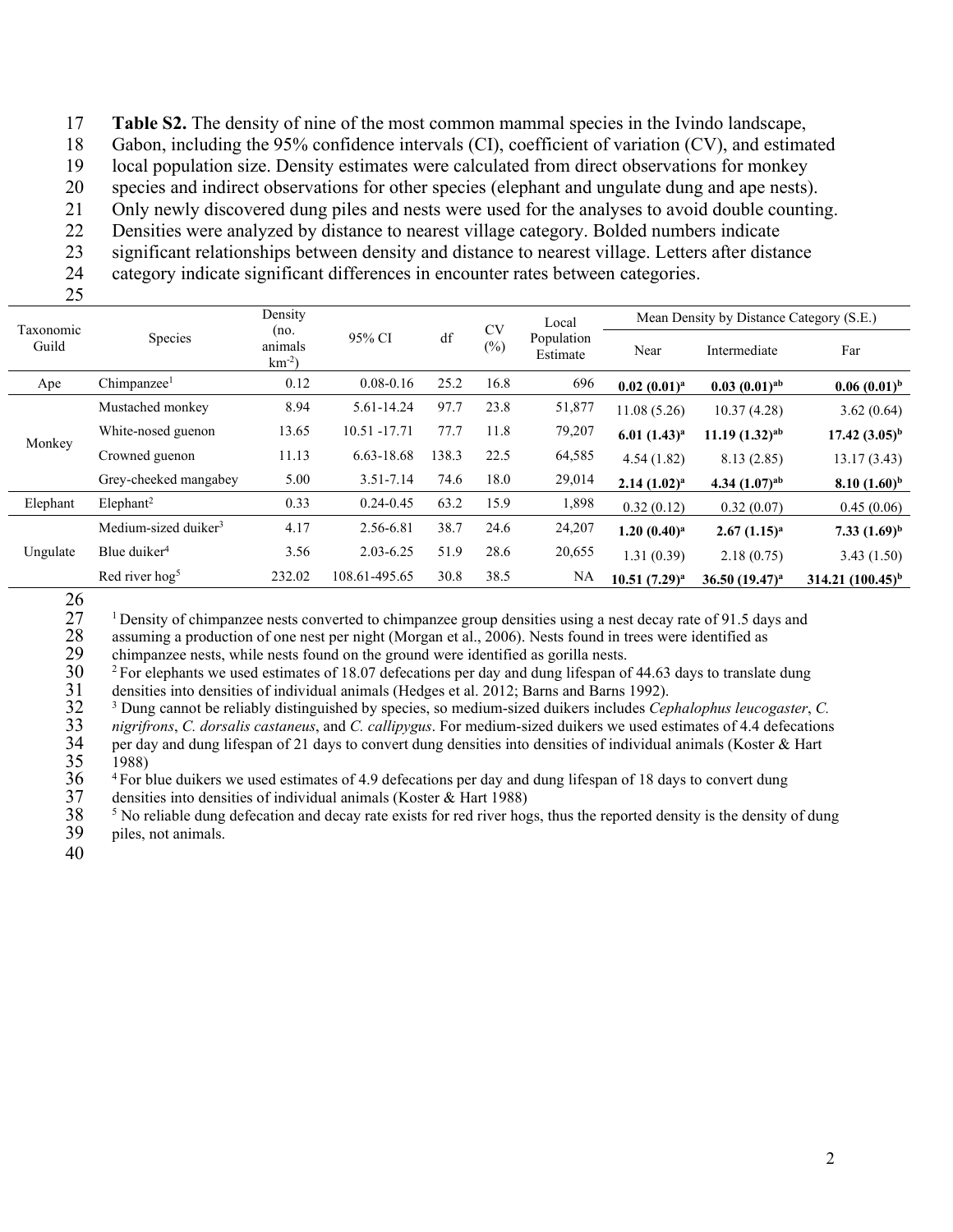

# 42 43 44

Figure S1. Average vegetation characteristics of transects in relation to distance to the nearest

46 village. Vegetation characteristics include (a) number of trees (>10 cm DBH), species richness,

47 (b) number of tree stems, (c), diameter at breast height (DBH; cm), (d) number of lianas, (e)<br>48 understory cover (scored on scale from 0 to 4, with 4 being completely closed), and (f) canor understory cover (scored on scale from  $0$  to 4, with 4 being completely closed), and (f) canopy

49 cover (same scale as understory cover). We show the mean vegetation characteristics of the 8

50 circle plots per transect (i.e., mean per 78.  $5 \text{ m}^2$ ) with each transect representing a single point in

51 the linear regression. Note that none of the vegetation characteristics are significantly correlated

52 with distance to nearest village except for canopy cover(a:  $F_{1,22} = 0.71$ , b:  $F_{1,22} = 0.09$ , c:  $F_{1,22} =$ 

53 0.35, d: *F*1,22 = 0.57, e; *F*1,22 = 1.53, f; *F*1,22 = 4.78), which goes from the already dense 75% cover

54 to 100% cover. This led us to conclude that detectability of wildlife was similar across the study

55 area. Residuals were checked for normality.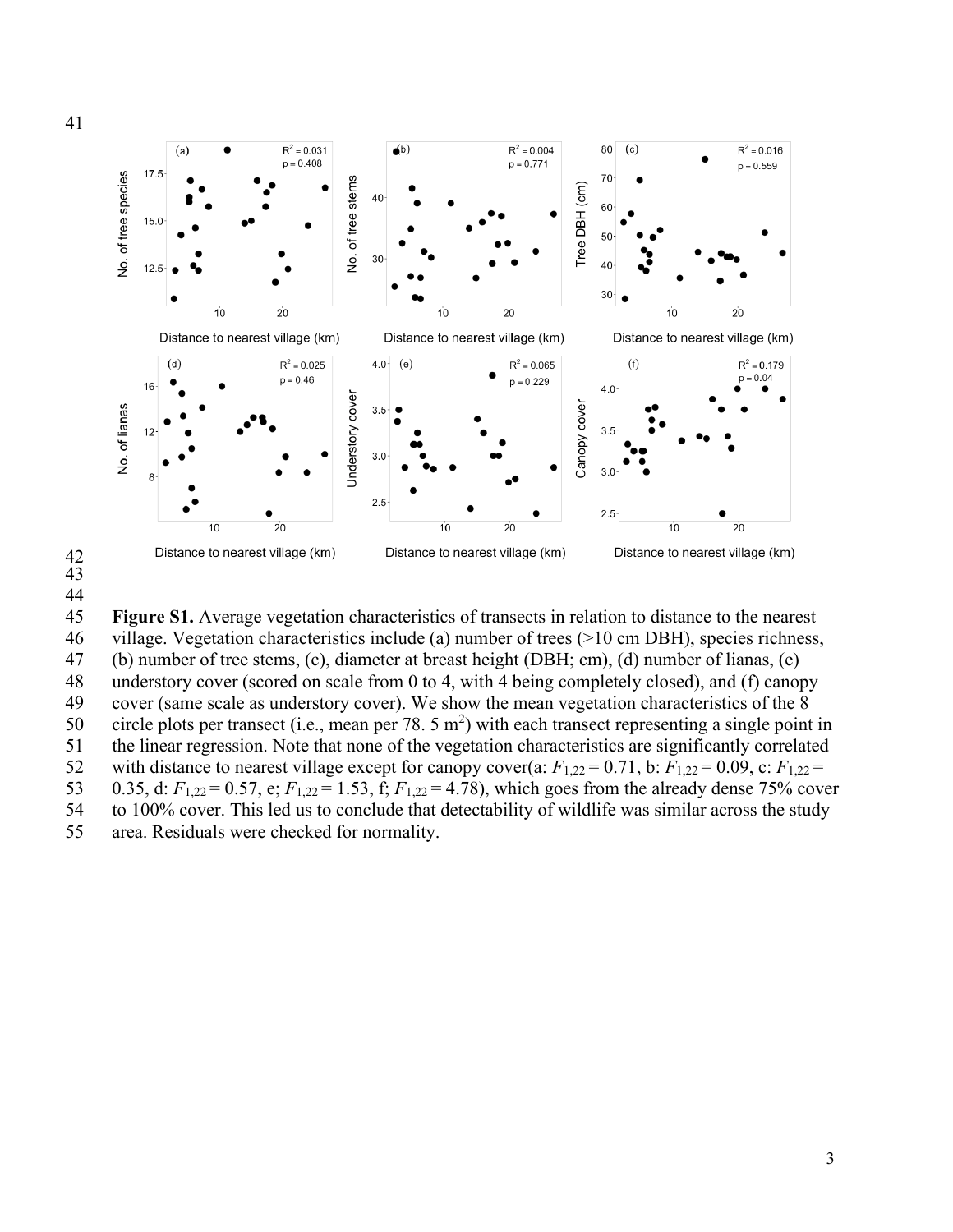



58 **Figure S2.** Richness of mammals in the Ivindo landscape with distance from the nearest village.

59 Three models were fit for this relationship: linear (black: M=aD+b), Beverton-Holt 1 (blue:

60 M=D \* a/(b + D)), and Beverton-Holt 2 (red: M=((a\*D)/(1 + (a\*D/b)) where M=mammal<br>61 richness and D=distance to nearest village. The linear fit was the best fit (likelihood ratio t

richness and D=distance to nearest village. The linear fit was the best fit (likelihood ratio test and

62 lowest AIC score). In all cases where regressions were fit, the linear model proved to be the best

fit.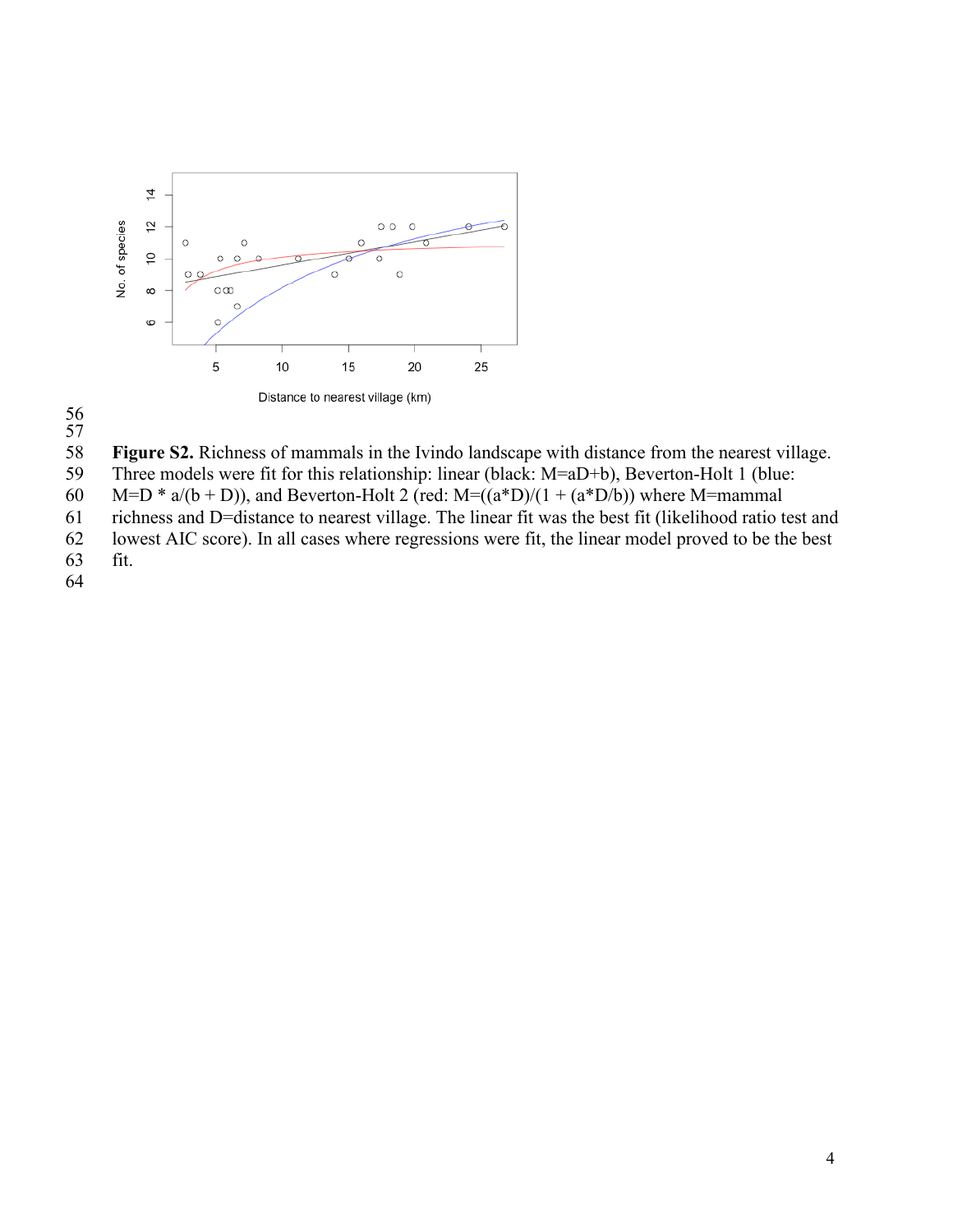

65

66

67 **Figure S3.** Evenness and diversity in relation to distance from the nearest village for all species, 68 mammal species, and bird species in the Ivindo landscape. Distance to the nearest village is an 69 indicator of hunting pressure, with hunting decreasing with increasing distance from the village. 70 (a) *F*1,22 = 0.738, (b) *F*1,22 = 6.035, (c) *F*1,22 = 4.766, (d) *F*1,22 = 0.399, (e) *F*1,22 = 0.667, (f) *F*1,22 = 0.681.

- 72
- 73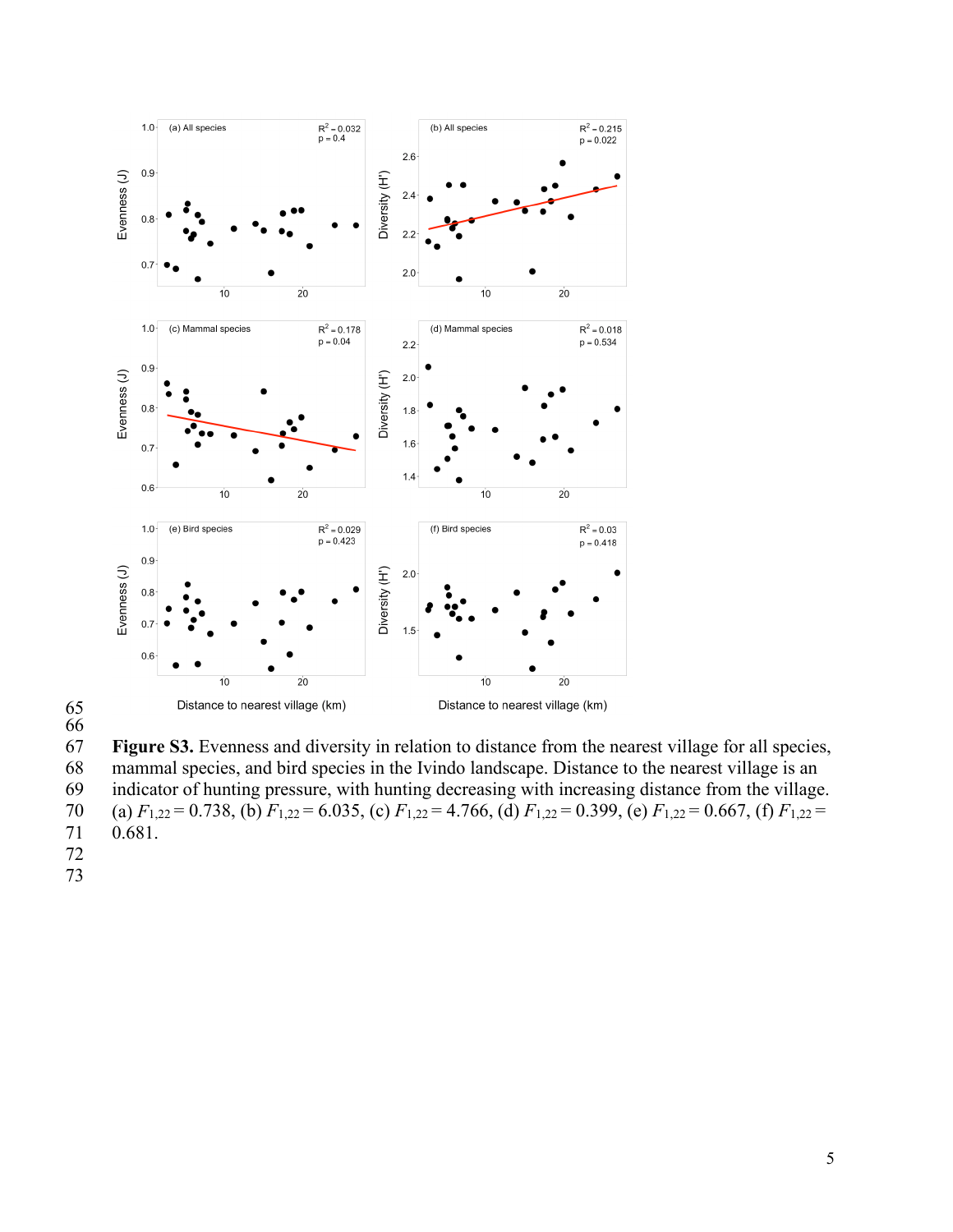#### 74 **Table S3.** SIMPER results comparing near and far distance categories. The species shown here

75 contribute the most to the differences seen in community composition (see Fig. 3). 76

| Animal       | Species                   | Average   |       | Average       | Contribution  | Cumulative    |
|--------------|---------------------------|-----------|-------|---------------|---------------|---------------|
| Community    |                           | Abundance |       | Dissimilarity | $\frac{0}{0}$ | $\frac{0}{0}$ |
|              |                           | Near      | Far   |               |               |               |
| Mammals      | Mustached monkey          | 21.05     | 3.97  | 9.01          | 17.37         | 17.37         |
|              | Grey-cheeked mangabey     | 5.96      | 18.57 | 7.31          | 14.09         | 31.46         |
|              | White-nosed guenon        | 24.9      | 34.16 | 7.25          | 13.96         | 45.42         |
|              | Other squirrels           | 16.54     | 4.64  | 6.44          | 12.41         | 57.83         |
|              | Crowned guenon            | 14.48     | 14.98 | 6.14          | 11.84         | 69.67         |
|              | Red river hog             | 1.9       | 8.21  | 4.08          | 7.86          | 77.52         |
|              | Chimpanzee                | 2         | 6.55  | 3.55          | 6.84          | 84.36         |
| <b>Birds</b> | African grey parrot       | 23.6      | 36.49 | 7.56          | 22.79         | 22.79         |
|              | Black-casqued hornbill    | 39.05     | 25.96 | 7.28          | 21.96         | 44.75         |
|              | Red-billed dwarf hornbill | 3.48      | 11.56 | 4.24          | 12.78         | 57.53         |
|              | Piping hornbill           | 10.61     | 8.79  | 3.33          | 10.03         | 67.57         |
|              | Blue-plantain eater       | 7.95      | 3.32  | 3             | 9.05          | 76.62         |
|              | White-thighed hornbill    | 4.65      | 2.43  | 2.03          | 6.12          | 82.74         |
| All Species  | Black-casqued hornbill    | 27.26     | 11.97 | 7.78          | 16.31         | 16.31         |
|              | White-nosed guenon        | 7.6       | 18.47 | 5.69          | 11.94         | 28.25         |
|              | Grey-cheeked mangabey     | 1.88      | 9.99  | 4.28          | 8.97          | 37.23         |
|              | Crowned guenon            | 4.65      | 9.01  | 3.87          | 8.12          | 45.34         |
|              | African grey parrot       | 16.61     | 16.57 | 3.73          | 7.83          | 53.17         |
|              | Piping hornbill           | 7.69      | 4.12  | 2.67          | 5.61          | 58.78         |
|              | Mustached monkey          | 6.55      | 2.18  | 2.64          | 5.53          | 64.3          |
|              | Red river hog             | 0.34      | 4.83  | 2.37          | 4.96          | 69.27         |
| Functional   | <b>Bird</b>               | 70.41     | 45.07 | 12.78         | 43.92         | 43.92         |
| Groups       | Monkey                    | 22.59     | 39.98 | 9.79          | 33.64         | 77.55         |
|              | Ungulate                  | 1.5       | 7.65  | 3.09          | 10.61         | 88.16         |
|              | Ape                       | 0.64      | 3.92  | 1.88          | 6.44          | 94.6          |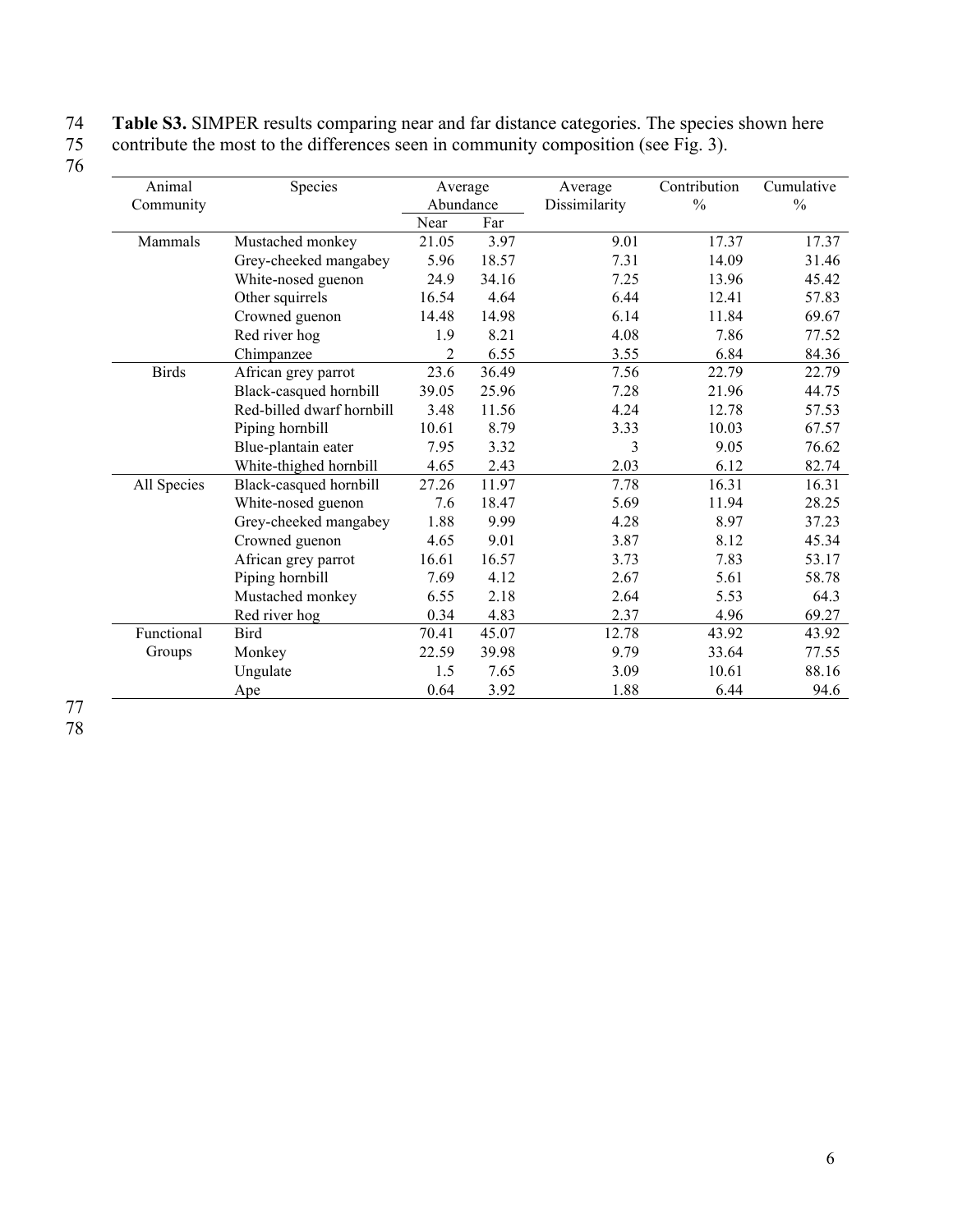79 **Table S4.** The general linear model results for the six taxonomic guilds of the vertebrate<br>80 community with eight environmental variables. Note that the best predictor of each taxon

community with eight environmental variables. Note that the best predictor of each taxonomic

81 guild abundance except elephants was always distance to village, a proxy for hunting pressure.<br>82 Relative abundances of birds and rodents are higher near villages, while relative abundances of

82 Relative abundances of birds and rodents are higher near villages, while relative abundances of apes, monkeys and ungulates are higher farther away from villages.

apes, monkeys and ungulates are higher farther away from villages.

84

| Environmental            |       |       | <b>Birds</b> |       |       | Monkevs |       |         | Apes  |         |
|--------------------------|-------|-------|--------------|-------|-------|---------|-------|---------|-------|---------|
| Variable                 | df    | F     | D            | $R^2$ | F     | D       | $R^2$ |         |       | $R^2$   |
| Dist. to nearest village | 1.22  | 29.74 | $0.001$      | 0.575 | 12.09 | 0.002   | 0.355 | 9.68    | 0.005 | 0.306   |
| Size of nearest village  | 1, 22 | 0.94  | 0.343        | 0.041 | 2.17  | 0.155   | 0.090 | < 0.001 | 0.948 | < 0.001 |
| No. of tree species      | 1, 22 | 4.40  | 0.048        | 0.167 | 3.93  | 0.060   | 0.152 | 0.00    | 0.988 | 0.000   |
| No. of tree stems        | 1, 22 | 1.41  | 0.247        | 0.060 | 2.55  | 0.125   | 0.104 | 0.11    | 0.740 | 0.005   |
| Tree DBH                 | 1.22  | 1.82  | 0.191        | 0.076 | 2.18  | 0.155   | 0.090 | 0.84    | 0.369 | 0.037   |
| No. of lianas            | 1.22  | 0.13  | 0.725        | 0.006 | 0.00  | 0.975   | 0.000 | 0.94    | 0.342 | 0.041   |
| Understory cover         | l. 22 | 1.53  | 0.229        | 0.065 | 2.39  | 0.137   | 0.098 | 5.54    | 0.028 | 0.201   |
| Canopy cover             | l. 22 | 2.54  | 0.125        | 0.104 | 2.95  | 0.100   | 0.118 | 1.95    | 0.176 | 0.081   |

| Environmental            |       | Elephants |       |       |       | Ungulates |       |      | Rodents |                |  |
|--------------------------|-------|-----------|-------|-------|-------|-----------|-------|------|---------|----------------|--|
| Variable                 | df    | Е         | D     | $R^2$ | г     | D         | $R^2$ |      | D       | $\mathbb{R}^2$ |  |
| Dist. to nearest village | 1, 22 | 1.20      | 0.285 | 0.052 | 12.77 | 0.002     | 0.367 | 4.98 | 0.036   | 0.185          |  |
| Size of nearest village  | 1, 22 | 1.85      | 0.188 | 0.078 | 0.28  | 0.600     | 0.013 | 2.20 | 0.152   | 0.091          |  |
| No. of tree species      | 1, 22 | 2.56      | 0.124 | 0.104 | 2.76  | 0.111     | 0.111 | 0.03 | 0.864   | 0.001          |  |
| No. of tree stems        | 1, 22 | 0.65      | 0.430 | 0.029 | 0.01  | 0.912     | 0.001 | 0.16 | 0.691   | 0.007          |  |
| Tree DBH                 | 1.22  | 0.58      | 0.458 | 0.025 | 0.05  | 0.822     | 0.002 | 2.72 | 0.113   | 0.110          |  |
| No. of lianas            | 1.22  | 3.21      | 0.087 | 0.128 | 0.38  | 0.545     | 0.017 | 0.46 | 0.505   | 0.020          |  |
| Understory cover         | 1.22  | 0.06      | 0.813 | 0.003 | 1.31  | 0.264     | 0.056 | 1.95 | 0.176   | 0.082          |  |
| Canopy cover             | 1.22  | 0.00      | 0.962 | 0.000 | 0.03  | 0.862     | 0.001 | 0.42 | 0.526   | 0.019          |  |